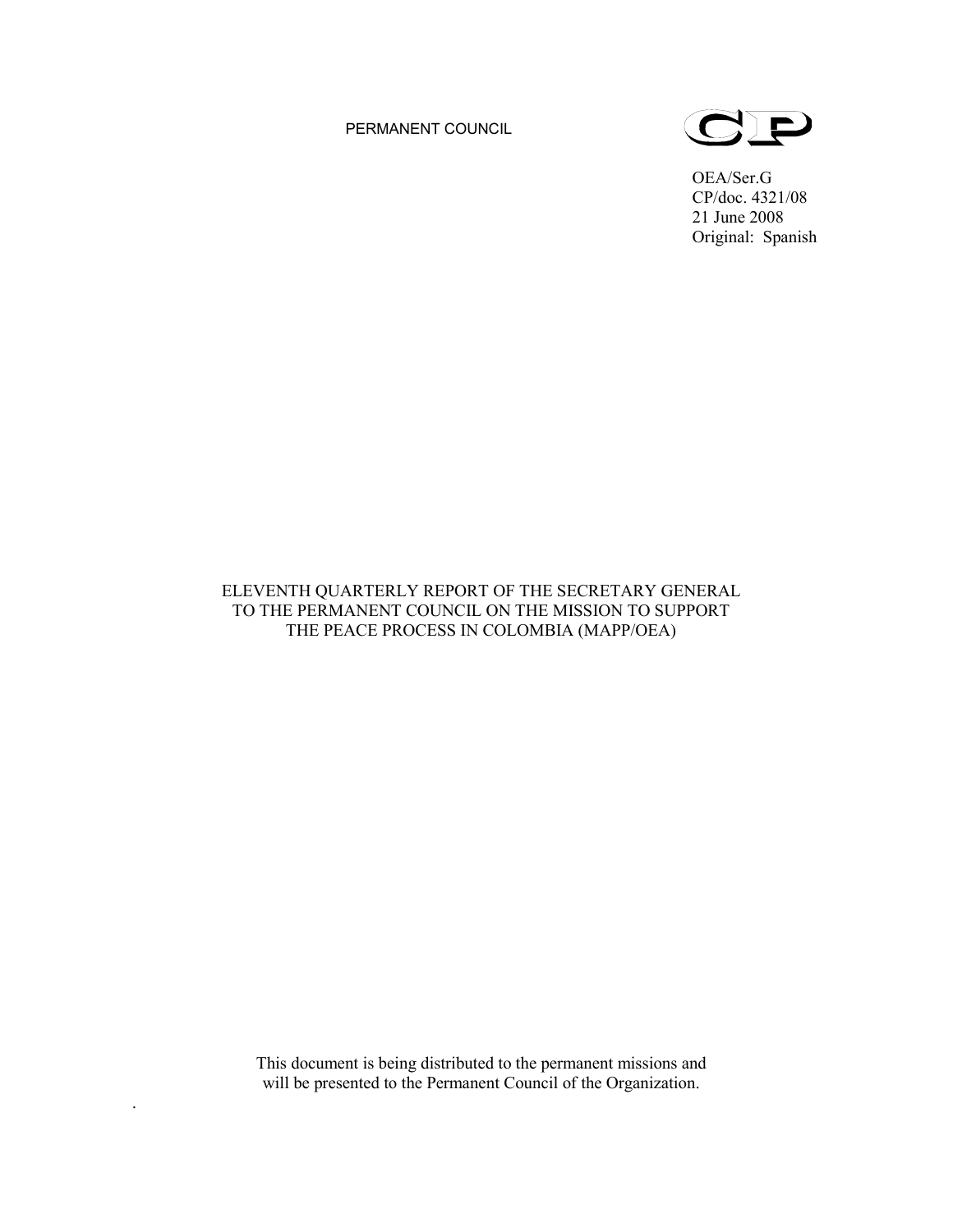# **ELEVENTH QUARTERLY REPORT OF THE SECRETARY GENERAL TO THE PERMANENT COUNCIL ON THE MISSION TO SUPPORT THE PEACE PROCESS IN COLOMBIA (MAPP/OEA)**

# **I. BACKGROUND**

This quarterly report of the Secretary General on the Mission to Support the Peace Process in Colombia (MAPP/OEA) is submitted to the Permanent Council of the Organization of American States (OAS) in fulfillment of resolution CP/RES. 859 (1397/04), in which the Council resolved "[t]o instruct the Secretary General to provide quarterly reports to the Permanent Council on the work of the MAPP/OEA and its continued ability to contribute, through its work in Colombia, to the fulfillment of the values and principles contained in the Charter of the Organization of American States and the Inter-American Democratic Charter

# **II. INTRODUCTION**

For the MAPP/OEA, the fundamental subjects of the peace process are the communities, which should be the focus, at the post-demobilization stage, of two fundamental issues: protection of the population and rebuilding the social fabric of those communities affected by the paramilitary presence. The latter includes implementation of the community reintegration process, as well as knowledge of the truth, access to justice, and reparation. The Colombian State has taken significant steps in seeking these conditions, responding with its institutional presence and implementing mechanisms that ensure the security of communities and their participation in the application of the Justice and Peace Law.

Communities play a key part as active subjects of peace-building. Strengthening their capacities and leadership, addressing their expectations and aspirations, and acknowledging their experiences are fundamental objectives. This has required institutions to make great efforts, for which the Colombian State, in addition to creating conditions for security, must ensure participation by citizens in decisions relating to their own development, as indicated in the Inter-American Democratic Charter. In that context, the Mission has helped to link the efforts of different State entities, taking on the task of follow-up and confidence-building. To that end, its efforts are aimed at: (a) support for local initiatives promoted by communities; and (b) victim follow-up.

Such tasks have been taken on in a complex context where armed confrontation with guerrillas is still active, the remnants of non-demobilized groups remain, and groups have emerged since the demobilization of the self-defense forces, as have armed factions that serve drug traffickers. These situations have meant that in some parts of the country, communities remain exposed to the threats and violent acts of illegal armed factions, especially victims and those former combatants who are transitioning to civilian life.

The process with the self-defense forces constitutes an initial step in securing peace in Colombia. It should not be forgotten that one of the main conditions required by the guerrillas in their rapprochements with preceding governments was the dismantling of the paramilitary structure. From that perspective, of high importance is the institutional response to the above-mentioned challenges and institutional consolidation in the areas of the demobilized self-defense forces. Notable among achievements is the dismantling of the armed components of the United Self-Defense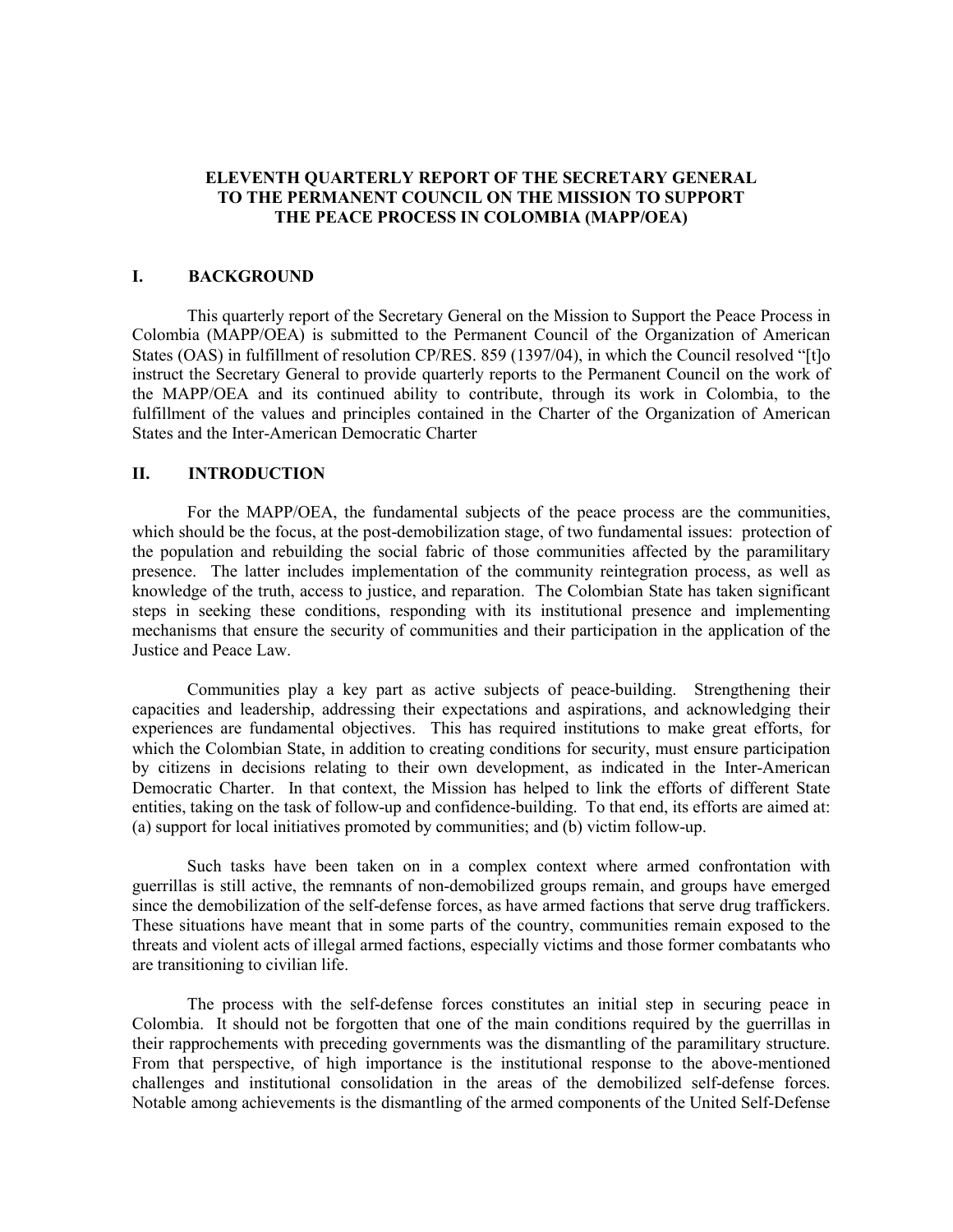Forces of Colombia (AUC), the reduction in violence rates in paramilitary influence areas, and the implementation of transitional justice mechanisms which, for the first time in these types of processes, include victims as fundamental subjects.

Law enforcement agencies have dealt crushing blows to rearmed and remnant groups, capturing several of their leaders and strengthening their presence in the population's areas of vulnerability. The investigations conducted by the judiciary into possible cases of corruption in local and regional organizations and actions by law enforcement agencies to purge some of IT have also had positive impact.

The Mission has verified advances with reintegration focused on individuals, represented by psychosocial care, health care, and education. In addition, the first steps are now being taken to include receiving communities in this process. Notable as part of this task is the progress made in developing local reintegration plans in different departments of the country, which has made possible rapprochement and linkage with local authorities and civilian organizations. It is also important to note the inclusion in the development plans of 14 departments and 31 municipalities of the reintegration policy tailored to local dynamics.

In the framework of application of the Justice and Peace Law, over 130,000 victims have associated themselves with the process, and have reported acts attributable to illegal organized groups. Two hundred and seventy-seven voluntary statements containing confessions have been taken, to which the *postulados* [applicants for the benefits of the Justice and Peace Law] have linked over 5,300 victims, about many of whom no information was available. Women have played a lead part in the process, with 80,000 reports of violent acts by illegal armed groups, including 77 cases of acts of sexual violence.

To be noted in this context is the development of a unique model for victim psychological care and legal assistance, which would operate through the *Centros de Atención Integral a Víctimas*  [Comprehensive Victim Assistance Centers], operating in different cities of the country. The Mission also notes the implementation of the [witness] Protection Program for the Justice and Peace Law which, thus far, has provided assistance in 169 cases and has given training seminars in different regions of the national territory. Additionally, the national government has issued a decree for reparation through administrative procedure, which may become an appropriate tool to provide financial relief in connection with injury suffered by victims, given its indemnifying nature–financial compensation measures–this being one of the few attempts at the international level to address directly the issue of reparation in situations of serious human rights violations.

Also to be noted is the expanded coverage of agencies with responsibility for enforcement of the Justice and Peace Law. The National Reparations and Reconciliation Commission (CNRR) has expanded its regional presence, and now has nine headquarters. The Human Rights Defender's Office has assumed the legal representation of over 4,000 victims and has provided advice to over 15,500. $1/2$  In addition, 131 victim seminars have been held, attended by over 20,000 persons.

The above-mentioned achievements are basic steps in consolidating a process that has contributed to peace in Colombia and which requires sustained effort by each State entity involved. In that context, MAPP/OEA's fundamental concerns are matters related to the lack of definition of the legal status of the demobilized individuals; the continued existence of criminal groups linked to

<span id="page-2-0"></span> <sup>1</sup> . From May 2006 to March 2008.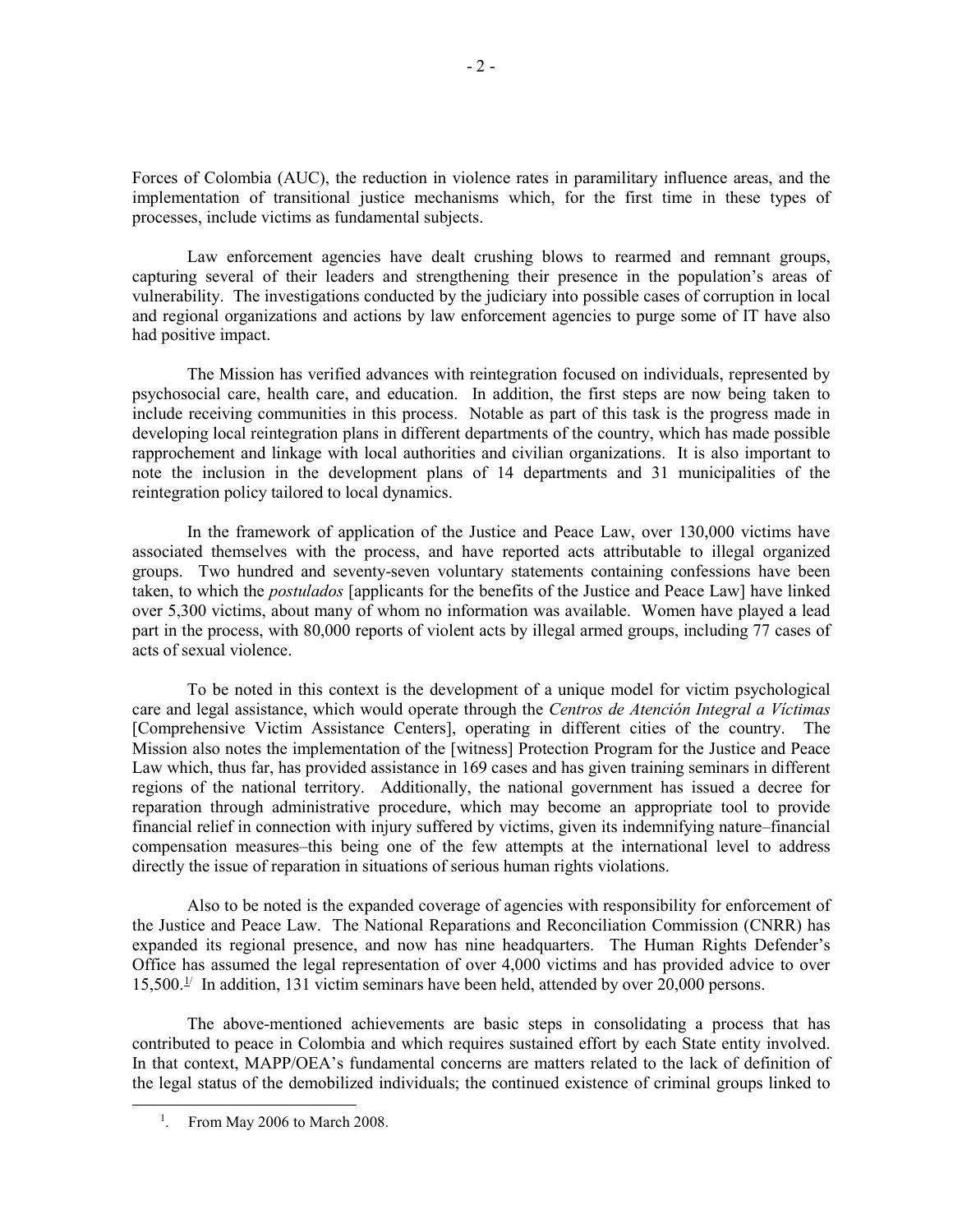drug trafficking and those emerging after the demobilization of the AUCs, especially their impact on communities; threats against victims and civil society organizations by illegal factions; murders of and acts of intimidation against the demobilized population; and the need to step up efforts to implement a reintegration model that includes the receiving communities.

For MAPP/OEA, the dismantling of the armed component has clearly weakened paramilitarism. However, in some regions, this phenomenon has acquired a criminal dimension, without counterinsurgent connotations, based on the illicit drug market. Linkages with drug trafficking sectors are common and, in some regions, such factions have even established relationships with the guerrillas (with the National Liberation Army (ELN) on the border between Cauca and Nariño departments; and with the Revolutionary Armed Forces of Colombia (FARC) while going to work in southern Bolívar). This dynamic suggests a complex landscape for Colombia.

# **III. AT-RISK COMMUNITIES: THE IMPACT OF REMNANT AND EMERGING NON-DEMOBILIZED GROUPS**

At the self-defense force post-demobilization stage, different communities remain exposed to threats and violent actions by illegal armed factions–remnant and emerging non-demobilized groups and private armies that serve drug traffickers.<sup>[2](#page-3-0)/</sup> The existence of phenomena of unlawfulness and situations of conflict has meant that it has not been possible to rebuild the social fabric.

The State has evidenced its intent to combat illegal armed groups by increasing the numbers of operations, which has led to higher numbers of captures and deaths in combat. Additionally, over 20 persons have been apprehended that had been identified by law enforcement agencies as leaders of such organizations. To be noted are the operations conducted against the Mejía Múnera brothers – better known as "the Twins" – who led a rearmed faction operating on the Atlantic coast; the capture of leaders of an illegal group present in southern Córdoba department; the mass surrender to the authorities of an important group of members of a remnant non-demobilized paramilitary group known as the "Cacique Pipintá" front, in Caldas department; and a seizure of weapons belonging to these groups – specifically in the departments of Meta, Córdoba, Chocó, and Antioquia.

In early 2008, MAPP/OEA reported to authorities difficulties in establishing the percentage of demobilized groups that had reoffended by forming new illegal armed groups. This because the Mission was unable to obtain from the authorities the full identities of persons reported as "killed in combat" by law enforcement agencies and/or accused of membership in "criminal bands that serve drug traffickers." An inventory based on the information available as of February 2008 showed that a significant number of these deaths had been reported as "NN" $\frac{3}{2}$  (approximately 7 of every 10 deaths in combat). The Mission notes the response of the national government to these problems, with a substantial reduction in the cases reported as "NN" since March 2008. From January 1 to March 3, 142 were killed in combat, 132 of whom were reported as "NN"; in contrast, from March 4 to April 30, 38 were reported as killed in combat, 36 of whom were fully identified. In two cases, the identity of the individuals could not be established.

<span id="page-3-1"></span><span id="page-3-0"></span> $\overline{\phantom{a}}$ . Private armies of drug traffickers – such as the "Rastrojos" and "Machos" of the Norte del Valle cartel – antedate both the remnant non-demobilized and groups emerging since the demobilization of the

AUC.<br><sup>3</sup>. Unidentified.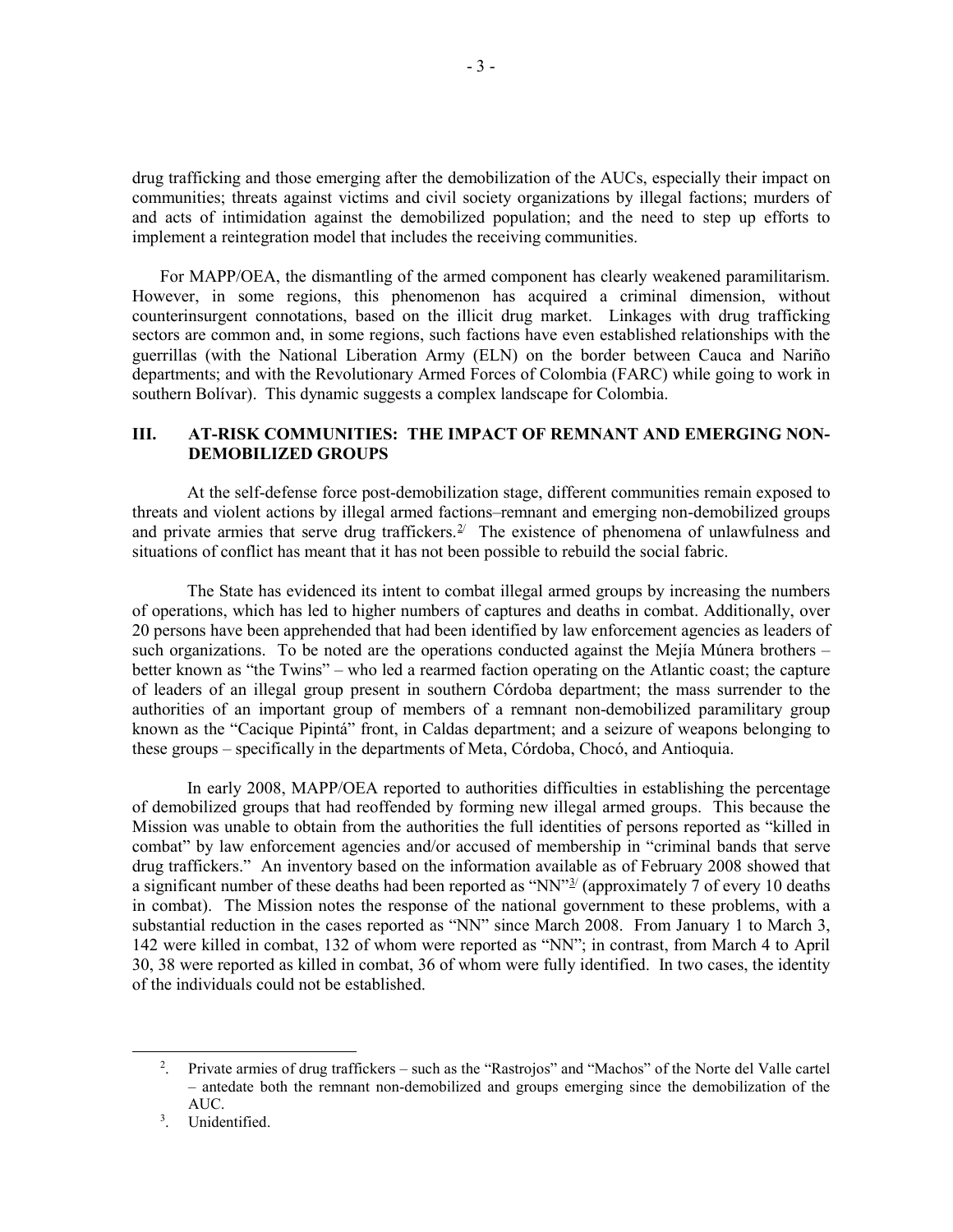The Mission is concerned about information provided by relatives regarding the disappearance of young people who are later included as unidentified (NN) in reports of those killed in combat by law enforcement agencies. The Mission has knowledge of legal proceedings instituted by the Public Prosecutor's office to clarify these types of acts in the departments of Sucre and Córdoba. $4'$  Additionally, MAPP/OEA has received from both the community and State entities reports of similar situations in other municipalities, such as Puerto Berrío and Segovia (Antioquia). In the Casanare department, some demobilized individuals and the population itself have expressed concern because they have been objects of actions impacting their security.

After reporting in the Quarterly Reports the incipient presence of remnant non-demobilized and rearmed groups in areas such as Córdoba, Urabá, Nariño, southern Cesar, and Meta, the Mission is concerned about the continued existence and even increase in these factions, despite actions taken by law enforcement agencies. This shows a significant resistance and revival capacity, with resources making possible ongoing recruitment and the persistence of corruption at the local level.

In another vein, the Mission rejects the threats against human rights organizations and unions that participated in the March 6, 2008 march for victims of paramilitarism, displacement, and State crimes; and the reported murders of several of its promoters. Indications of participation by remnant and rearmed self-defense forces in these actions are causes of concern to MAPP/OEA. The need is urgent for an investigation to clarify these facts.

MAPP/OEA has received information regarding threats made by the "Águilas Negras" organization, in Bogotá, directed at civil society organizations, human rights defenders, and the diplomatic corps.<sup>[5/](#page-4-1)</sup> The Mission is following up on these facts and urges the authorities to make efforts to provide and strengthen protection measures.

The Mission recognizes that the impact on the civilian population may be related to three scenarios: (a) the presence of an illegal armed group; (b) the response of illegal armed factions to actions carried out by the State; and (c) conflict between armed groups linked to drug trafficking. In such contexts, forced recruitment is a constant, affecting primarily the demobilized population and, in some cases, minors. $\frac{6}{1}$  $\frac{6}{1}$  $\frac{6}{1}$  With regard to prevention of the recruitment of minors, it must be mentioned that by Decree 4690/07, the Intersectoral Commission was established to prevent the recruitment and use of children, adolescents, and youth by organized illegal groups. The objective of that Commission is to bring together and direct prevention actions and to design and implement public policies to reduce risk factors.

<span id="page-4-1"></span><span id="page-4-0"></span> $\frac{1}{4}$ . The human rights unit of the Public Prosecutor's office of Medellín is conducting an investigation to clarify the facts surrounding the deaths of nine people in the municipality of Chinú, Sucre, reported as killed by the Army in 2007.

<sup>&</sup>lt;sup>5</sup>. The Embassies of Sweden, Spain, Canada, Norway, Venezuela, Ecuador, Bolivia, and Argentina reported to the Office of the Public Defender threats made by the "Águilas Negras" group.

<span id="page-4-2"></span><sup>6</sup> . In some neighborhoods of Commune 13 of Medellín (Antioquia), very intensive efforts have been made to recruit on a massive scale. In the Atlantic coast departments, individuals have also been recruited for assignment to other regions of the country. Young people of the Chicó and Malvinas districts of Barrancabermeja (Santander) are being threatened by drug trafficking groups. In communes 6, 7, and 8 of that oil port, new emerging bands seeking to co-opt demobilized groups have threatened those who refuse.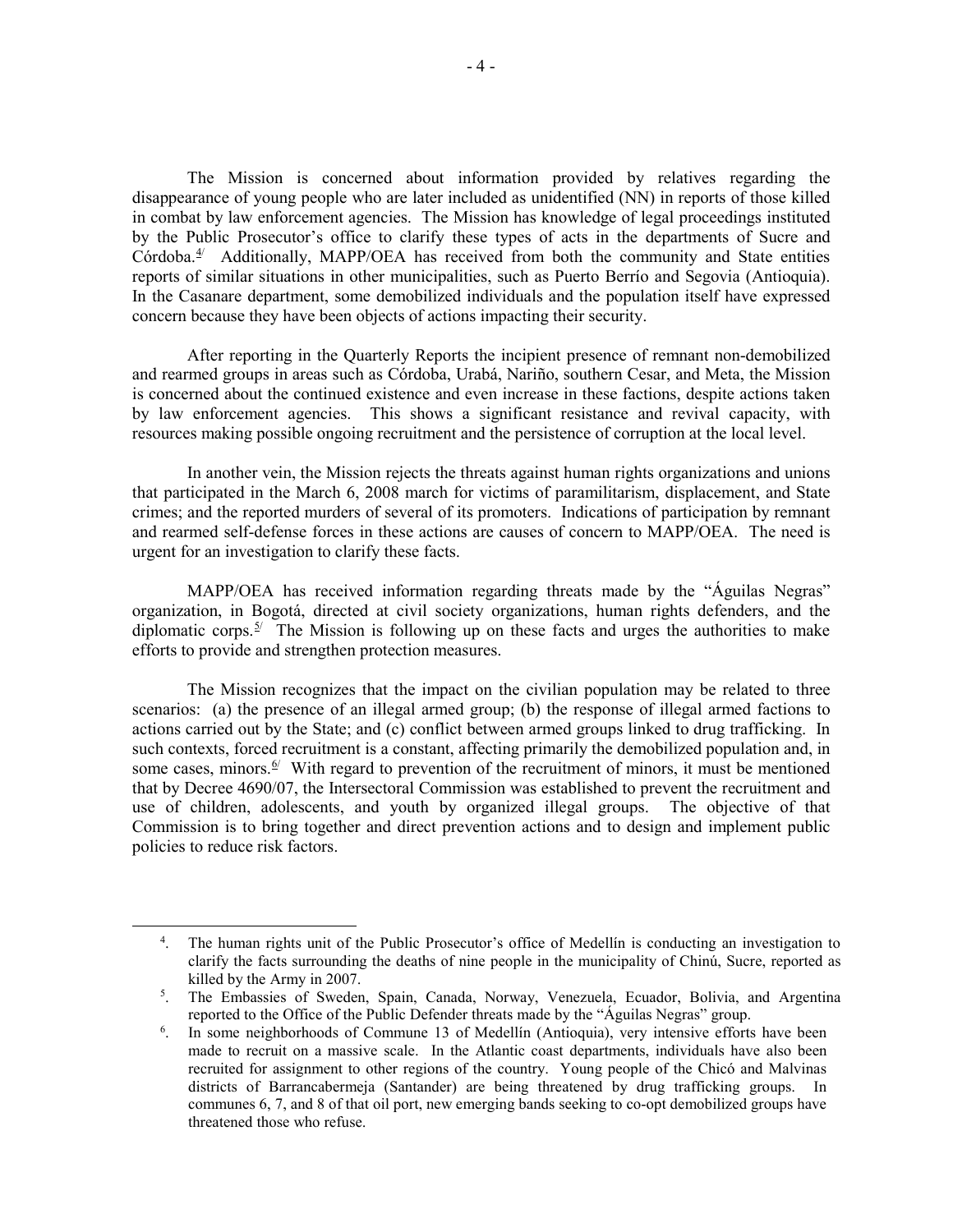#### **a. Impact of the presence of an illegal armed group**

The presence of illegal armed groups in the areas of influence of demobilized self-defense forces has direct repercussions for the civilian population, restricting its ability to travel, exercising social control, and implementing an illegal, extortion-based economy. Generally, in such contexts, inhabitants who resist the armed faction's domination are threatened and, in some cases, murdered.

In Bajo Cauca (Antioquia), illegal checkpoints continue to be set up, whose objective is to control travel. In municipalities such as Zaragoza and El Bagre, outsiders who entered the area to establish commercial ties without authorization from the armed faction were murdered and their bodies thrown into the Nechí River. In the city of Valledupar and northern Cesar, along with the rise in murders, threats have been made against members of the ruling political class of that area.

In Cartagena (Bolívar), leaders of the displaced population have indicated their vulnerability to threats received individually and collectively–made in outlying districts of the city. In Barrancabermeja (Santander), recognized societal leaders have been subjected to intimidation by outlaws so that would they leave the city. In southern Bolívar and Magdalena Medio (Santander), pamphlets have also been distributed containing threats against unions, victims' movements, and members of the Church.

The Mission is concerned about information regarding the presence of armed factions on the outskirts of some urban areas, such as Ibagué (Tolima), Cúcuta (Norte de Santander), Valledupar (Cesar), Medellín (Antioquia), Bucaramanga (Santander), and Bogotá. $1/2$  In these cities, statements have been given regarding extortions at different levels.

Of special concern is the impact on the Wayuú indigenous community in Alta Guajira. In a rural area of Uribia municipality (La Guajira), an indigenous person was murdered and another kidnapped. Similarly, in Magdalena department, as a result of an incursion by an armed outlaw, approximately 400 families were displaced to the municipality of Sabanas de San Ángel, including members of reservations of the Chimilas indigenous people who inhabit that area.

# **b. Impact of the response of illegal armed factions to actions carried out by the State**

In view of the pressure exerted by law enforcement agencies, illegal armed factions are responding with actions that seek to reduce the intensity of operations and prevent the recovery of territory and the reestablishment of institutions. Law enforcement personnel and judicial authorities have recently been murdered in some urban areas where the security situation has been impacted by a

<span id="page-5-0"></span> $\frac{1}{7}$ <sup>7</sup>. Scenarios of impact on communities in locations on the south side of Bogotá and on its outskirts, such as Ciudad Bolívar, Usme, Bosa, and Kennedy, are of concern to the Mission owing to the impact of such actions on the civilian population. Murders, threats against leaders and victims, extortion on public transportation and of small businessmen, as well as forced recruitment – involving youth and some minors and demobilized persons – are the most frequent acts. Such activities are concentrated in communes and *Unidades de Planeamiento Zonal* [area planning units], such as Caracolí, Jerusalén, El Lucero, and Arborizadora. Additionally, in the Altos de Cazucá area of Soacha municipality, selective murders have been perpetrated and threats made against societal leaders and human rights defenders.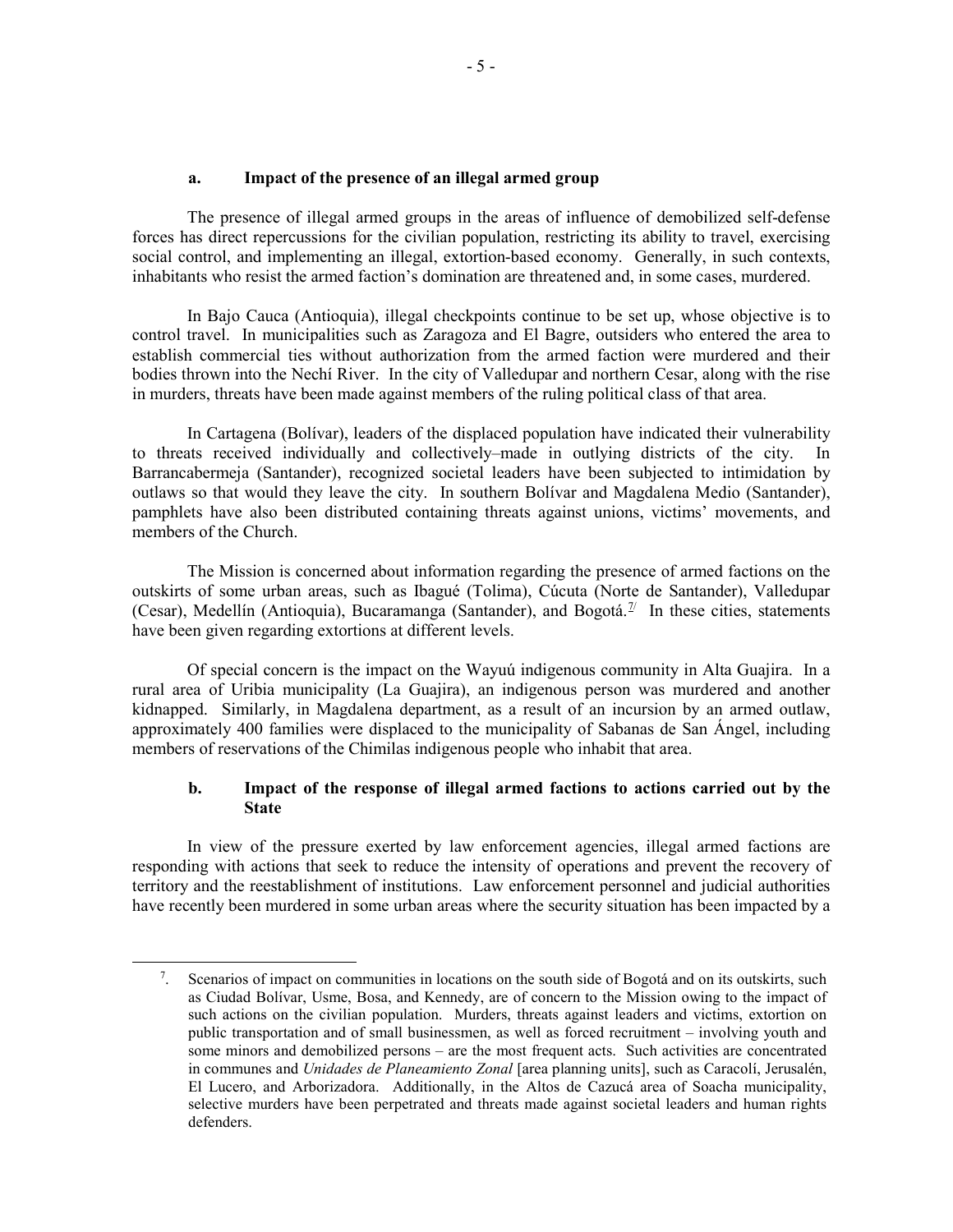possible realignment of armed outlaws. This dynamic has occurred in Santa Marta (Magdalena),  $\frac{8}{3}$  $\frac{8}{3}$  $\frac{8}{3}$ Valledupar (Cesar),  $9/$  and Cúcuta (Norte de Santander).  $10/$ 

In Nariño, after operations carried out in the cordillera area against the armed group "Nueva Generación," different actions occurred with impact on the civilian population. The most recent was in late December 2007, in Leyva (Nariño), where five farmers were murdered, two of them members of the Community Justice Network. Said illegal group also attacked the police station of Policarpa municipality, spreading fear among residents. The public order situation in that department warrants special attention, especially the grave impact of said armed group on the civilian population and different institutions.

The Mission notes in the municipalities of the cordillera of Nariño department (Leyva, Policarpa, and Rosario) that progress has been made by law enforcement in recovering these territories. One of the main achievements was that, in the first quarter of 2008, the murder rate dropped by 60% compared to the same period in 2007, from 20 homicides to 6.

Additionally, the eradication of illicit crops promoted by the government has had residual impact on outlaws linked to drug trafficking, who have sought alternative means of financing, including extortion, especially in some areas of southwest Cauca department and northern Nariño. In Valencia (Córdoba), pressure has been exerted on members of the "Family Forest Ranger" program,  $11/$  $11/$  prohibiting farmers from collecting the government's financial incentive and promoting the replanting of coca. As a result, the "bit by bit" displacement phenomenon has emerged $\frac{12}{2}$  $\frac{12}{2}$  $\frac{12}{2}$  in some rural districts, corregimientos, and even capitals of municipalities.

# **c. Impact of the conflict between armed groups linked to drug trafficking**

### *Pacific coast*

The communities inhabiting the main Pacific ports remain vulnerable. In Buenaventura (Valle del Cauca) and Tumaco (Nariño), conflict between different armed outlaws keeps high the rates of murder and assault impacting communities. On the road to Tumaco, the main problems of which inhabitants complain are antipersonnel mines and constant armed conflicts. The indigenous population living in these areas has been subject to threats, murders, and major injuries from explosive devices planted by illegal armed groups. In Buenaventura, some members of demobilized

<span id="page-6-1"></span><span id="page-6-0"></span> <sup>8</sup> <sup>8</sup>. In mid-November 2007, the CTI investigator Judith Faride Álvarez, of the Public Prosecutor's Office, assigned to the criminal analysis section, with emphasis on human rights, justice, and peace, was killed by two unknown hired assassins on motorcycles.

<sup>9</sup> . In late December 2007, the chief of the police station of El Copey municipality (Cesar), SFC Wilfred Benítez de La Cruz, was murdered in Valledupar by individuals allegedly related to emerging bands.

<span id="page-6-2"></span><sup>&</sup>lt;sup>10</sup>. In September 2007, Pvt. Jorge Giovanni Pérez, assigned to the 30th Army Brigade, was murdered by "Águilas Negras." The dismembered corpse was found at La Represa in El Zulia municipality. That same month, CTI investigator Jaime Omar Colobón of the Public Prosecutor's office was murdered by hired assassins while he was going to work.<br><sup>11</sup>. The Family Forest Ranger program is an alternative development initiative that is part of the national

<span id="page-6-3"></span>governmental anti-illicit drug strategy. It involves farming, indigenous, and Afrodescendent families that have taken the decision voluntarily to eradicate illicit crops from their rural districts and replace them with legal alternative crops.

<span id="page-6-4"></span><sup>&</sup>lt;sup>12</sup>. Individual displacement has been so styled.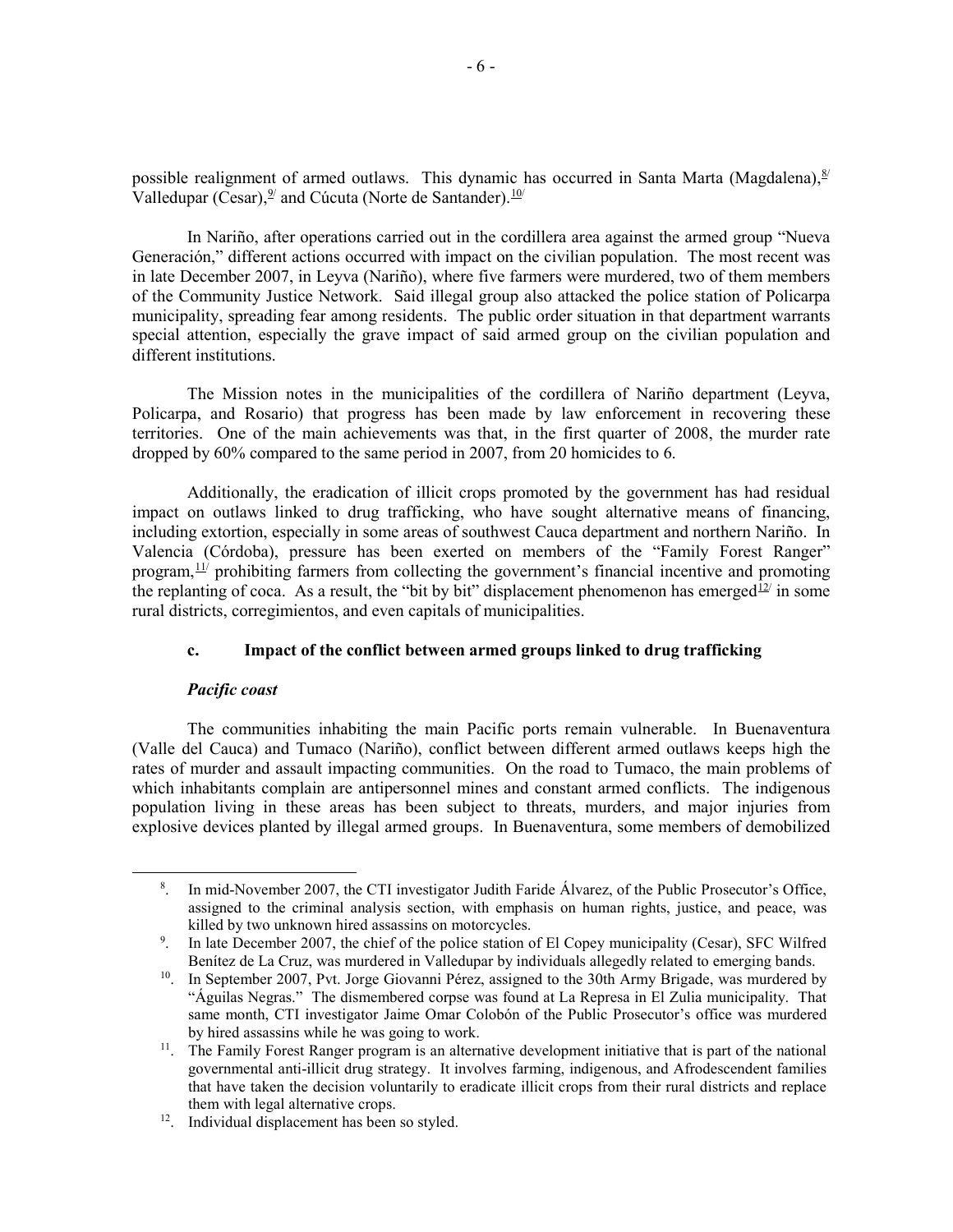self-defense forces have been subjected to threats and intimidation, while others have been persuaded to return to arms.

In southern Chocó department, in a dispute between armed outlaws, a family of miners of the Itsmina (Chocó) municipality jurisdiction was massacred. In that area, forcibly displaced rural populations from the Pacific coast continue to arrive. This is also occurring with indigenous, Afrodescendent, and farming communities of the Istmina and Sipí municipalities (Chocó).

#### *Urabá (Antioquia) and Córdoba*

Valencia and Tierralta municipalities (Córdoba), especially the former occupation area, have been scenes of conflict between outlaws fighting to monopolize the drug trafficking business. As a result of the conflict, the groups have resorted to forced recruitment, increasing their numbers and unleashing a wave of selective murder against demobilized individuals and persons charged with collaborating with the opposing group. This situation has increased fear in communities, whose ability to travel, and communicate with neighbors and, evidently, institutions, has been curtailed.

In that context, law enforcement agencies have increased their institutional presence, carrying out operations that enabled the command structure of one of the illegal factions, the "Paisas," to be captured. In addition, important ELN leaders in Córdoba department were captured by authorities and are involved in legal proceedings. The case against them has enabled the authorities to prosecute them, *inter alia*, for conspiracy to commit crimes and for homicide. These actions by State institutions have had positive impact on the region in terms of security, although one illegal armed group still has a presence in the area.

In the Urabá area, a massacre occurred in the urban area of Currulao corregimiento, Turbo municipality (Antioquia). Murders are still occurring of demobilized individuals, who are pressured to return to illegal activities in this area.

### **1. Protection and security: Two essential conditions for the effective guarantee of victims' rights**

The Mission considers that victim protection is one of the main challenges facing institutions in the context of the process. The State response in creating a victim protection program of the Justice and Peace Law was a major advance. To strengthen this mechanism, it is very important for precise guidelines to be established so that the National Police can provide in a timely manner the humanitarian assistance<sup>[13](#page-7-0)/</sup> to which victims are entitled, as well as a uniform method of preparing risk evaluations.

<span id="page-7-0"></span>The effort being made by the Ministry of Interior and Justice to provide training in this area in different places in the country<sup>[14](#page-7-1)/</sup> is important in disseminating the Decree, the program itself, and

<sup>&</sup>lt;sup>13</sup>. Humanitarian assistance is a contribution to victims in especially serious cases while their situation is

<span id="page-7-1"></span>reviewed and resolved by the Technical Evaluation Committee. 14. Nineteen training courses have been held in Montería (Córdoba), Valledupar (Cesar), Barranquilla (Atlántico), Cartagena (Bolívar), Bogotá, D.C., Ricaurte (Cundinamarca), Facatativa (Cundinamarca), Medellín (Antioquia), Cúcuta (Norte de Santander), Bogotá, D.C., Bucaramanga (Santander), Rioacha (Guajira), Apartado (Antioquia), Rionegro (Antioquia), Santa Rosa de Osos (Antioquia), Villavicencio (Meta), Arauca (Arauca), Pasto (Nariño), and Bogotá, D.C.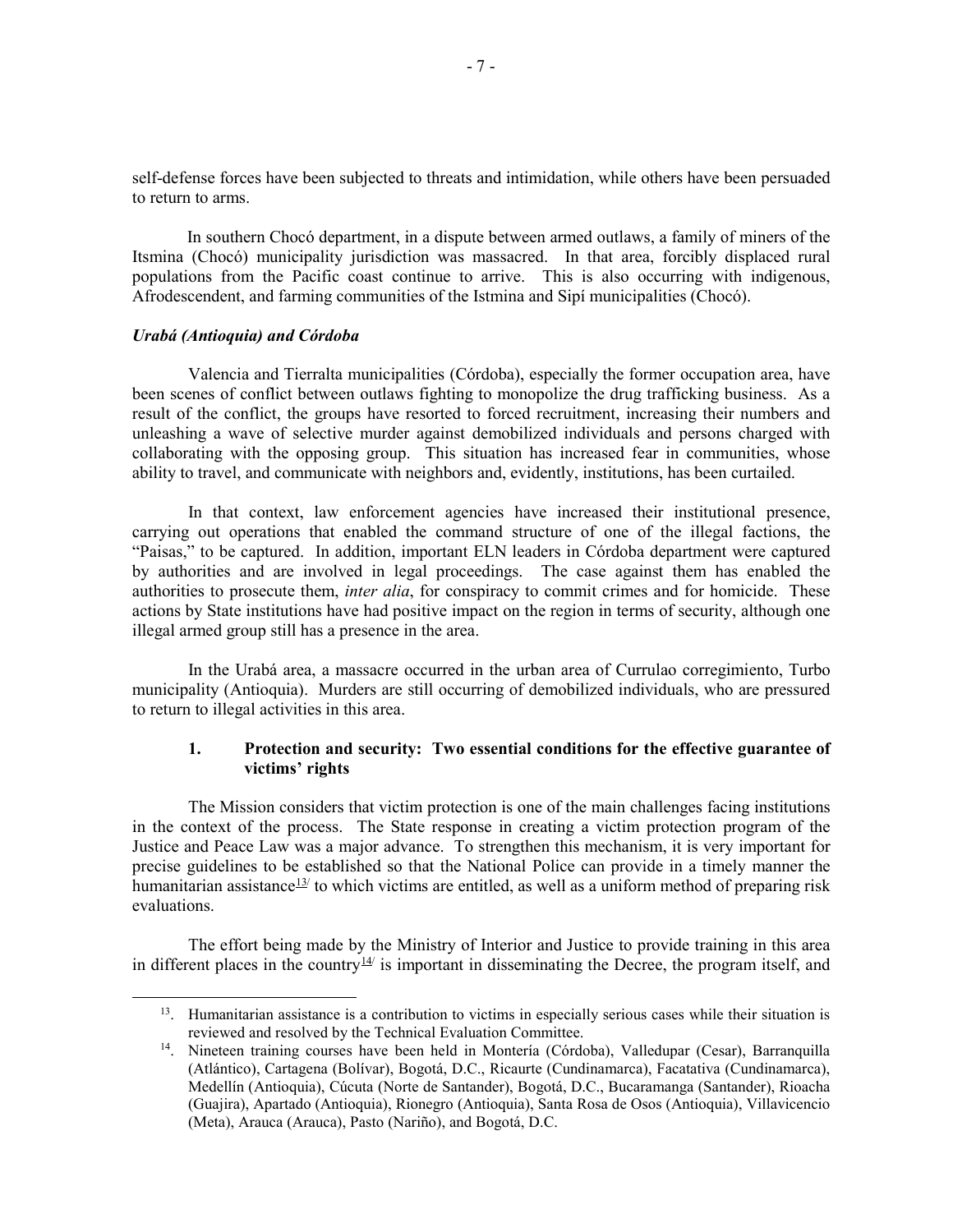its protocol. In that connection, such training serves as a forum for feedback so that, based on exchanges with entities and the victims themselves, input is acquired for its improvement and adjustment. Also relevant is the fact that an allocation of \$17,788,905,198 pesos has been made to the National Police in the budget for 2007 to implement protection measures for victims and communities corresponding to that entity.

Such activities have sought to address the difficult situation of victims in some regions who, since they lack guarantees of protection, have reacted in different ways. In some parts of the country, where they have felt that they may be threatened, they prefer to remain silent, not to report the facts they know or participate in proceedings, so as to avoid possible reprisals. In other cases where victims have indicated their intent to report, they have then been threatened to prevent them from contacting the institutions with responsibility in this area. $15/$  $15/$  In most such situations, these individuals have chosen not to report the fact, which demonstrates latent threat.

In some parts of the country where different illegal armed factions are present, victims remain in fear. In other cases, they have been subjected to intimidation and threats that prevent them from making their reports and participating actively in the justice and peace process. For example, in Nariño, owing to the presence of different armed outlaws, the civilian population and even local authorities are afraid to participate actively in the process and to make reports of facts that affected them. Similarly, in Valle del Cauca, victims are skeptical, mistrustful of institutions, and afraid owing to the presence in the area of the FARC, drug traffickers, and new armed groups. However, it should be noted that the opening of two regional National Reparations and Reconciliation Commission (CNRR) headquarters in each of these departments may help to ensure that victims' rights and the process itself are disseminated more widely. This may also have a dissuasive impact on the different individuals who seek to impact victims.

# **2. The at-risk demobilized population**

It is of concern that, according to National Police statistics, in the entire process, there have been at least 819 deaths of demobilized members of self-defense forces. No specific investigations are being conducted in most such cases. The most crucial departments are: Antioquia, Cesar, Córdoba, and Magdalena–especially the capital cities.

<span id="page-8-0"></span><sup>&</sup>lt;sup>15</sup>. Different examples are illustrative of these situations. According to information received by the Mission, several victims of Curumaní (Cesar) had planned to attend the voluntary statement-giving of alias "Jorge 40," commander of Bloque Norte, but did not do so owing to rumors that demobilized individuals belonging to that paramilitary group would take reprisals against them. MAPP/OEA also learned of alleged threats against four Wayuú women and two other individuals who were preparing to participate in this procedural step. In addition, despite the 3,000 victims of Bloque Córdoba recorded by the Prosecutor General of the Nation, only 10 individuals attended the voluntary statement-giving of the group held in Montería. In Bajo Cauca, victims report that they are threatened. However, there has been no monitoring of the security situation of the 500 individuals who attended the two victim workshops given in the area. In Puerto Berrío (Antioquia), the presence of demobilized groups in the area has discouraged victims from making reports. In addition, some victims of Guadual corregimiento*,* Valencia municipality (Córdoba) decided to report that they had been threatened and had received offers from former paramilitary members to return to them their lands and pay them a fair price for them in exchange for not reporting. This is the case of different displaced persons from the las Nubes plot. In Amaga (Antioquia), different victims have also been threatened by apparently demobilized persons. Lastly, in Putumayo, two persons were murdered for collaborating with the public prosecutor's office in identifying common graves.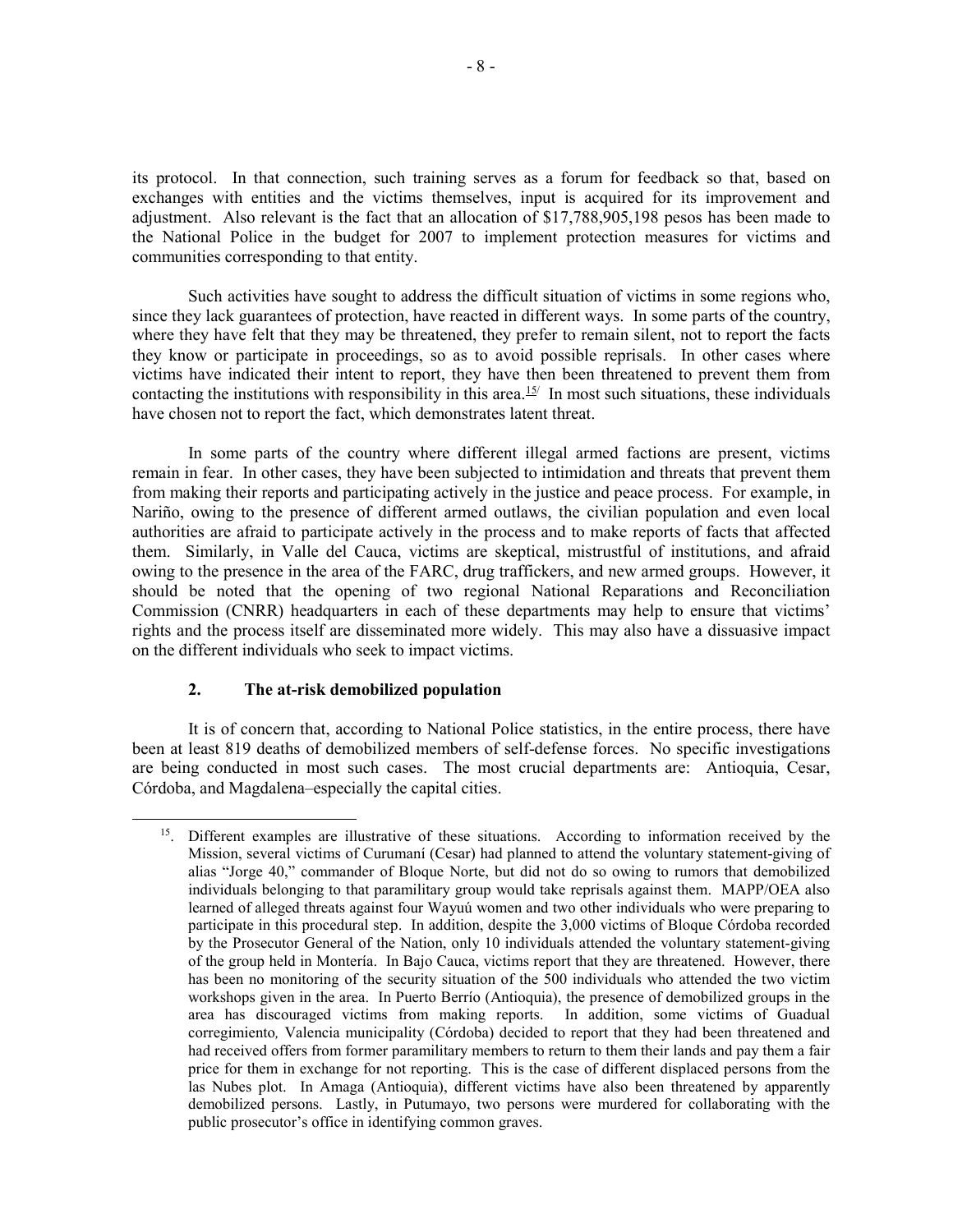Murders of demobilized individuals are related to disputes between armed groups for control of the area, struggles between former combatants themselves, disputes for control of illicit economies, the presence of an armed individual seeking to strengthen his position, and/or the forced recruitment of which they are victims. Some former combatants have been threatened with death if they resist incorporation into the new group. The Mission views with concern that these individuals have been threatened by new armed groups in places such as Casanare, Antioquia, Valle, and Magdalena Medio to induce them to join these new illegal groups.

In other regions of the country, such as Urabá, northern Chocó, and Bajo Cauca (Antioquia), intimidation is perpetrated by guerrilla groups seeking to return to the areas of influence of the selfdefense forces, where demobilized individuals participating in productive projects have been those mainly impacted. Additionally, forced displacements have occurred in Antioquia, Casanare, and Córdoba and there have been cases of forced recruitment in the departments of Cesar, Nariño, Meta, Cundinamarca, southern Bolívar, and Córdoba, among others. The municipality of Tierralta (Córdoba) has recently become the epicenter for recruitment of demobilized members of the former self-defense forces.

Additionally, MAPP/OEA points to certain irregularities on the part of some members of law enforcement agencies with demobilized individuals who, in some areas of the country, have been the victims of mistreatment, threats, stigmatization, and pressure, which have jeopardized their security $16/$ 

There have also been cases known to the Mission where law enforcement has continued to incorporate demobilized individuals in its activities, such as cooperator networks. It notes that on June 25, 2007, a Ministry of Defense directive was issued containing regulations on these types of situations, prohibiting demobilized individuals from participating in such work under any circumstances. However, in some areas, military and police units are unaware of the scope of these regulations.

# **IV. REBUILDING THE SOCIAL FABRIC: INSTITUTIONAL MECHANISMS, MONITORING OF VICTIMS, AND SUPPORT FOR LOCAL INITIATIVES**

<span id="page-9-1"></span>Rebuilding the social fabric is part of the post-conflict phase that requires as a prior step the consolidation of security conditions in the regions. In Colombia, the process with the self-defense forces is being implemented in a special context wherein guerrilla groups remain active, as is also occurring in some regions with armed groups that serve drug traffickers. In situations of latent violence, the Colombian State has designed institutional mechanisms to provide the conditions for reintegration of former combatants into civilian life and for the implementation of a transitional justice framework.

# **1. Victims as fundamental subjects of the process: In search of truth, justice, and reparation**

<span id="page-9-0"></span>Efforts made by State institutions–especially the Office of the Prosecutor General of the Nation (Justice and Peace Information System–SIJYP)<sup>[17/](#page-9-1)</sup> and the National Reparations and

<sup>&</sup>lt;sup>16</sup>. This has occurred in Chimila (Cesar), Simití, San Pablo, and Santa Rosa del Sur (Bolívar), in southern Magdalena Medio, in the capital of Casanare department (Yopal), the metropolitan area of Bucaramanga (Santander), Pasto and Ipiales (Nariño), and some Medellín communes.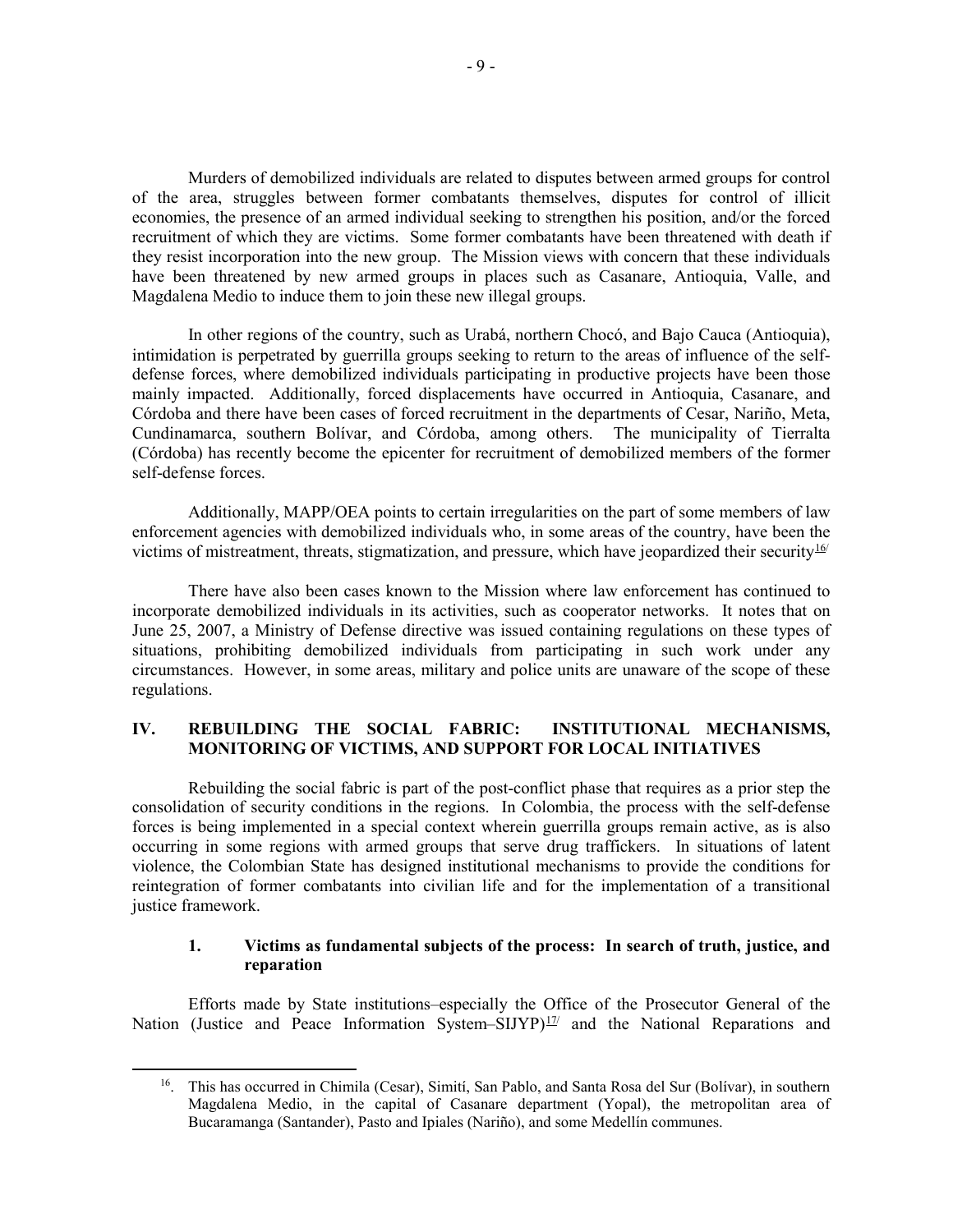Reconciliation Commission<sup>[18/](#page-10-0)</sup> have yielded a more in-depth understanding of the profile of the victims left by the years of paramilitary presence. According to first estimates, most victims surviving the conflict in Colombia are women, whereas most of the direct victims have been men.<sup>[19](#page-10-1)/</sup> In this population, levels of schooling and incomes are low.<sup>[20/](#page-10-2)</sup> It was also found that the most widely perpetrated criminal acts were murder, displacement, and forced disappearance. As regards territorial presence, according to SIJYP information, 34.8% of victims (15,134) are located in Antioquia. The region with the second most victims is Magdalena, with 4,126 (9.15%), followed by Norte de Santander, with 4,007 victims (9.2%), Putumayo, with 2,912 (6.7%), and Cesar 2,571 (5.9%).

# **a. Information and advice for victims: The first step in guaranteeing their rights**

Despite efforts made by State institutions with responsibility for this matter, the Mission was able to determine that in different regions of the country, the victims still perceive that they need more information regarding the justice and peace process. In that regard, victims need to know their rights in the framework of said process, as well as what they can actually receive in terms of truth, justice, and reparation.<sup>[21/](#page-10-3)</sup> MAPP/OEA has learned that victims complain of the difficult situation in which they live when the institutions themselves send them from place to place and they find it difficult to obtain definitive answers as to what they have to do. A poorly-informed victim is prone to ongoing impact, without even realizing it. This situation is more acute in places where inhabitants indicate that officials themselves are unaware of the procedures established in the Justice and Peace Law, and are unable to provide guidance, or are overloaded with the number of tasks the process implies. $\frac{22}{ }$ 

The Mission is concerned that most provincial and local governments have not involved themselves deeply in the matter. This prevents the process from being strengthened at the regional level. Therefore, victims feel that where they live, they lack the institutional support needed to participate in the process. Some examples showing that such entities can carry out significant actions in the justice and peace process are the efforts made by the provincial governments of Antioquia<sup>[23/](#page-10-5)</sup>

<sup>&</sup>lt;sup>17</sup>. Preliminary report prepared in October 2007, based on data taken from 41,261 records of the Justice and Peace Information System, which contains victims' reports.<br><sup>18</sup>. Studies conducted by the Northeast Regional and Antioquia Regional CNRR.

<span id="page-10-1"></span><span id="page-10-0"></span><sup>&</sup>lt;sup>19</sup>. Direct victims are those directly impacted by the action, while survivors are individuals not present during the facts, the normal course of whose lives was affected thereby.

<span id="page-10-2"></span><sup>&</sup>lt;sup>20</sup>. This prevents them from participating effectively in the different stages of the process to implement the Justice and Peace Law, since they lack the means to travel to hear voluntary statements, make copies of documents requested, or contract a trusted attorney to advise them.

<span id="page-10-3"></span><sup>&</sup>lt;sup>21</sup>. In Nariño department, the Justice and Peace Law has not been sufficiently disseminated, which has led to lack of awareness among victims of their rights, the benefits available to them, and how the law is applied. The situation is similar in Valle del Cauca, where few reports have been made and victims have still not come forward. Dissemination has also been limited in Boyacá department. For example, in Puerto Boyacá municipality, the epicenter of major actions and the development of the AUCs, little institutional presence has been established and statistics do not accurately reflect the number of victims in the area.

<span id="page-10-4"></span><sup>&</sup>lt;sup>22</sup>. The first occurs, for example, with most institutions of Valle del Cauca and Cauca departments; the second occurs in departments such as Putumayo, where 249 bodies have been exhumed and 2,647 victims have been recorded in connection with acts attributable to self-defense forces. However, resources are insufficient to provide care for them.

<span id="page-10-5"></span><sup>&</sup>lt;sup>23</sup>. Officials of this provincial government have received training on the justice and peace process. This entity also has a budgetary allocation specifically to carry out *conversatorios* [consultation forums] to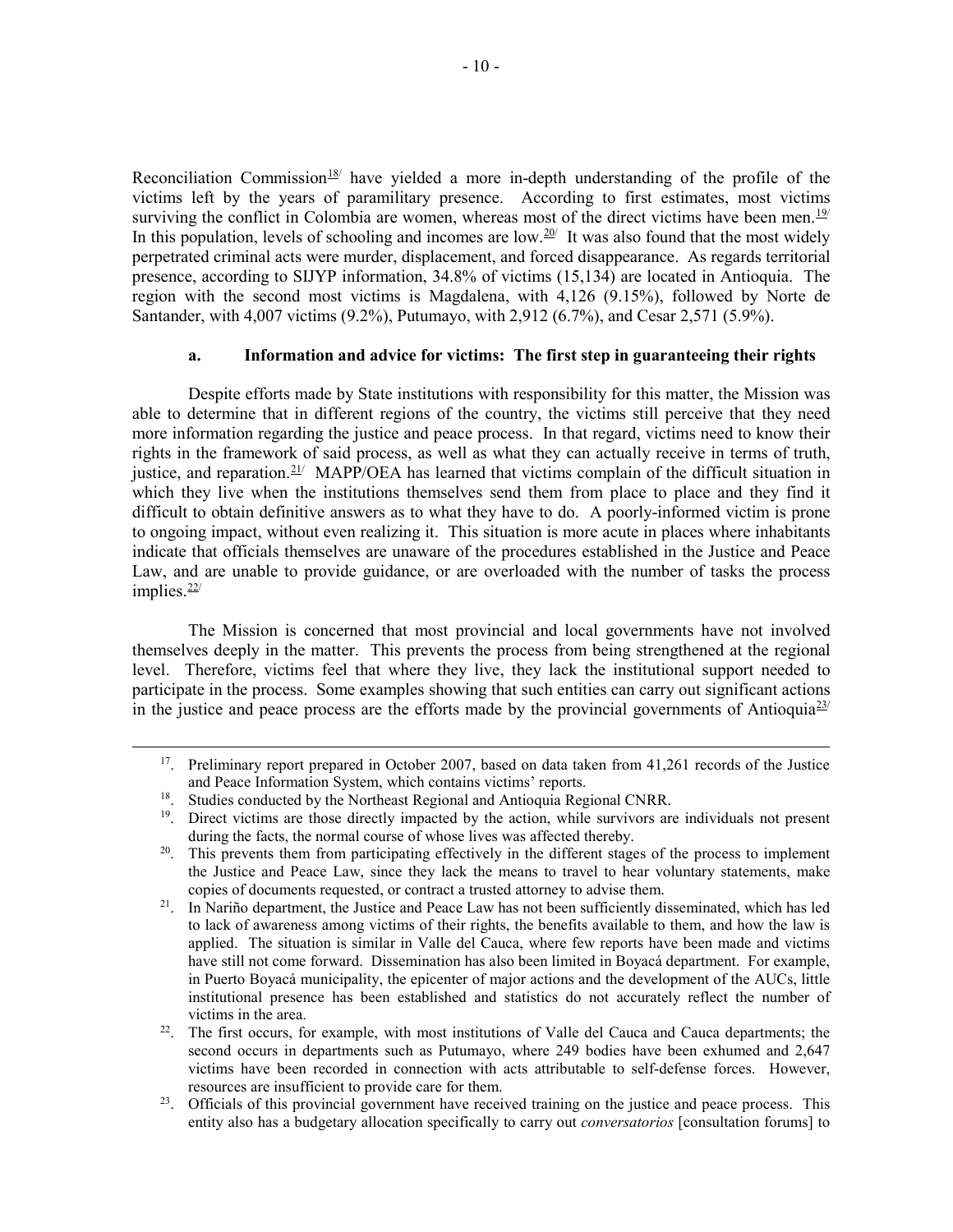and Santander,  $\frac{24}{1}$  and the city government of Medellín.  $\frac{25}{1}$  $\frac{25}{1}$  $\frac{25}{1}$  In that regard, the Mission considers that the assumption of office of new administrations in January 2008 may be an opportunity to include the justice and peace process on the agenda.

Data from the Justice and Peace Information System of the Office of the Prosecutor General of the Nation, issued in October 2007 show 2,176 child victims of the conflict, an incomplete figure. Based thereon, and taking account of the possibility of under recording, the State needs to develop a clear strategy to disseminate the rights of minors.

The Mission views with concern the small number of children who had lost contact with their families who were brought to the ICBF by the former self-defense forces during the demobilizations. According to this entity, from 1999 to December 2007, 1,039 minors from self-defense forces entered the program. Figures may continue to rise, since minors are still coming forward to the ICBF to enter the program who were apparently sent home by commanders days prior to the demobilization.

This situation shows that the actual figure is not known of minors recruited by the AUC during the years of their armed activity. Accordingly, the judicial Justice and Peace Law process faces the challenge of determining which former combatants committed the crime of forced recruitment of minors. A first source will be the confessions made by former commanders regarding this fact. However, aware that thus far very few references have been made to this aspect, the Public Prosecutor's Office has begun to analyze other sources, such as the voluntary statements made by former combatants during the demobilization days. The Mission considers that investigation of this crime should become a key aspect of the transitional justice process.

# **b. Comprehensive victim care and assistance: Specific actions to assert their rights**

The Mission encourages the promotion of the initiatives now being implemented to offer victims comprehensive assistance of quality. On the one hand, the Comprehensive Victim Care Subcommittee of the Interagency Justice and Peace Committee has proposed to create a single victim psychological care and legal assistance model to operate through the Comprehensive Victim Care Centers that would operate in different cities of the country. On the other, the Human Rights

 $\overline{a}$ 

disseminate and raise awareness of the Justice and Peace Law, and has subsidized events, activities, leaflets, and campaigns for different victims' organizations. In the municipalities of San Carlos, Apartadó, Medellín, and El Peñol, monuments will be built to preserve the collective memory, and near La Alpujarra in Medellín, another will be built referring to the murders of three members of the Permanent Human Rights Committee, committed 20 years ago. Lastly, support has been provided for some of the broadcasts in Antioquia of voluntary statements.

<span id="page-11-0"></span><sup>&</sup>lt;sup>24</sup>. This entity has made a budgetary allocation of 150 million pesos to the justice and peace area, with which premises were equipped and office equipment provided for the regional CNRR headquarters. Two persons were hired to work exclusively in this area and actions to disseminate the Law were carried out. In parallel, it has participated in the different meetings and activities on this matter and has worked with victims' organizations such as Nuevo Arco Iris, Fundación Compromiso, Redepaz, and the diocese of Bucaramanga, among others. It has also provided support to the department's victims' network.

<span id="page-11-1"></span><sup>&</sup>lt;sup>25</sup>. This city government has an assistance program for victims of armed conflicts which, among other activities, has worked with children of Communes 1, 8, and 13, and has provided support for the voluntary statements being given in the department by appointing attorneys and psychologists to follow up on participating victims and to provide them with their services.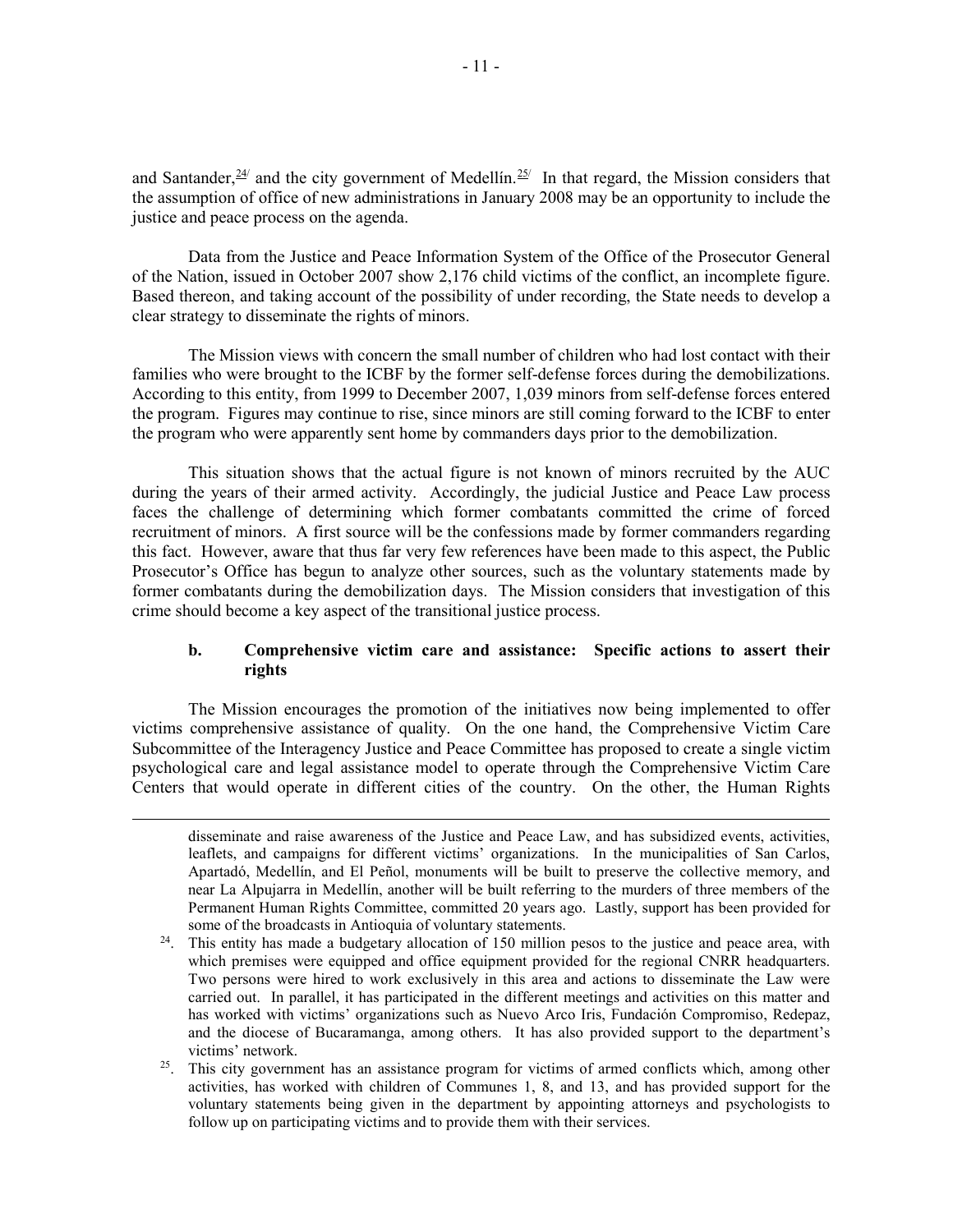Defender's Office, through the Justice and Peace Coordination, is also training psychologists and attorneys to provide such follow-up, and the Public Defender's Office has strengthened its teams in Bogotá (40 defenders), Medellín (70 defenders), and Barranquilla (40 defenders) $^{26}$  $^{26}$  $^{26}$  and created a judicial police team to provide them with support in their work (there are six in Bogotá). In total, judicial representation has been provided for 4,130 victims, distributed as follows: Atlántico, 2,350; Antioquia, 2,080; and Bogotá, 700. For its part, the CNRR is promoting the National Victim Care Network, which seeks, at the regional level, to link civil society with organizations providing victim recognition and care services.

The Mission has noted that most victims lack sufficient legal assistance and psychological care for their rights to be guaranteed before, during, and after their participation in different activities related to the justice and peace process. Two and a half years since Law 975 was issued, the lack of a strategy of national scope taking account of the needs of all victims in this area, especially those living in rural areas or remote municipalities, clearly suggests that the State must make greater efforts to fulfill its obligation in this area.

In this context, victims do not have clear and precise knowledge of all implications of the justice and peace process and, still less, the requirements, costs, and procedures of participating in the judicial process. This situations means they can easily be tricked by individuals claiming an intent to help them. $27/$ 

The Mission has noted that persons belonging to victims' organizations or receiving support from them or nongovernmental or civil society organizations feel that they have better support and additional tools for asserting their rights. In this aspect, important parts have been played by Redepaz, the Colombian Women for Peace Initiative, the José Alvear Restrepo Attorneys Collective, the Colombian Commission of Jurists, the Student Civil Society Organization, Progresar Foundation, Conciudadania, the Mothers of la Candelaria, Resarcir, Free Country, and others.

It is important to mention that since CNRR was established–and as it has opened its different regional offices, MAPP/OEA has been monitoring its work, implementing and jointly convening forums where victims have an opportunity to meet and share experiences. Such is the case of the Victims Commission of Medellín, created in late 2007. There is also the advocacy forum the Mission is creating with victims' associations, through the implementation of certain initiatives.  $28/$  $28/$ 

<span id="page-12-0"></span> $26$ . The Mission is concerned that this city has one defender who has some 550 cases, which exceeds his work capacity and limits follow-up.

<span id="page-12-1"></span><sup>&</sup>lt;sup>27</sup>. In Necoclí (Antioquia), it was learned that 40% to 60% of the amount of reparation is being charged as fees. In Tierralta (Córdoba), they charge for processing the form and raise false expectations among victims. In Pueblito Mejía, several persons processed the criminal acts form and signed a power of attorney in which they gave the attorney 30% of reparations obtained as fees. However, these documents were never submitted to the Office of the Public Prosecutor of the Nation and so had to be reprocessed. In addition, other complex situations have arisen, such as that monitored by the Mission in Bucaramanga (Santander) regarding the organization Reparar Colombia, composed of demobilized individuals, which has devoted itself to receiving reports of criminal acts from victims and apparently has a database of approximately 3,000 victims. In that regard, the Mission has made linkage efforts so that such information is received and administered by the competent authorities. 28. For example, the Historical Memory Book of the Mothers of La Candelaria.

<span id="page-12-2"></span>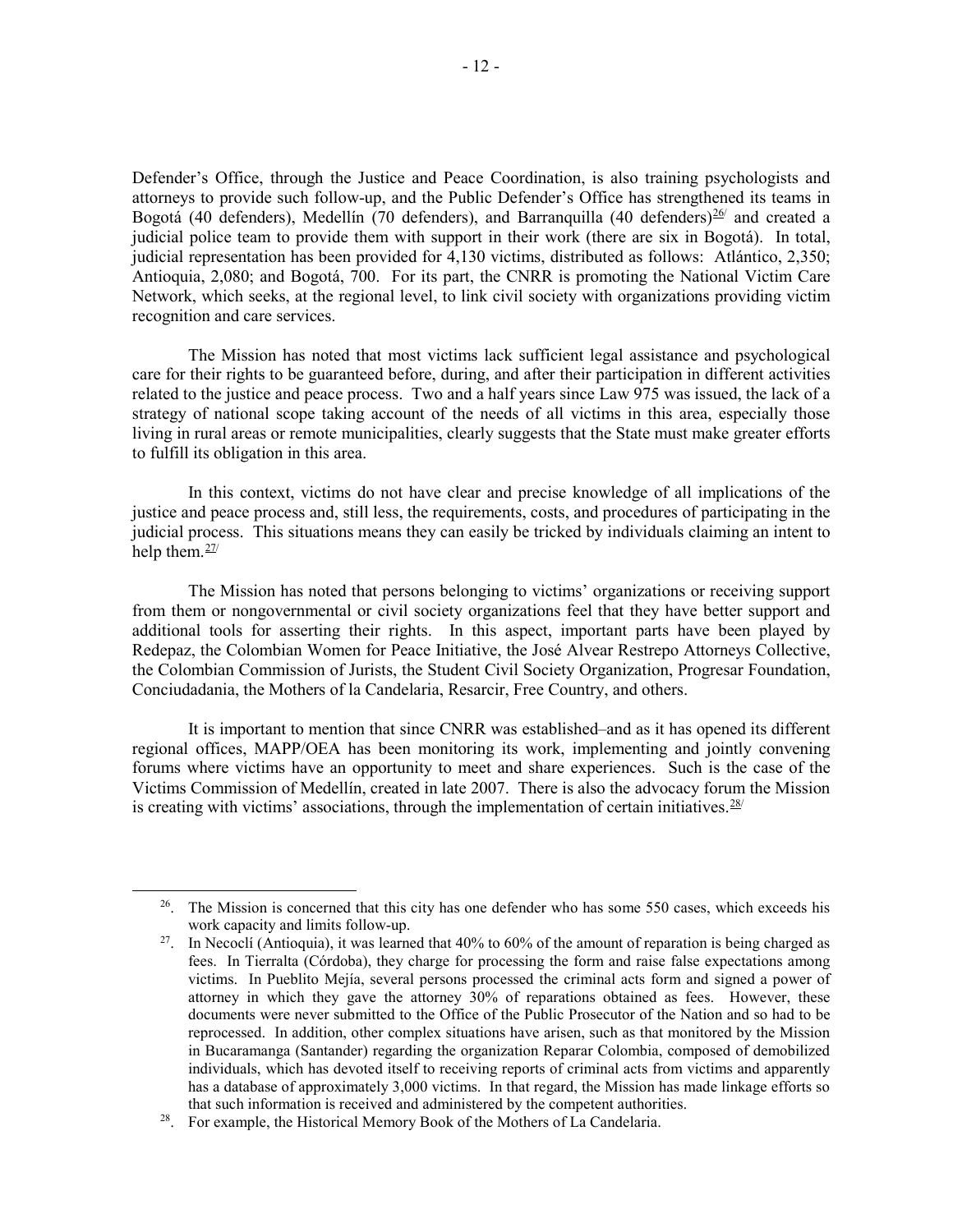### **c. Participation by victims in voluntary statements and judicial proceedings**

The Mission has noted that in the voluntary statements, victims are able not only to listen to the recital of the person giving the statement, but can also ask about and, in some cases, contradict the *postulado* regarding a particular fact, <sup>[29/](#page-13-0)</sup> rendering this a highly important stage in the search for the truth. According to information obtained by the Mission, of the 1,357 voluntary statements scheduled for 2006 and 2007, thus far, 1,017 have been completed, 277 of which contain confessions. As a result of these statements, 3,068 acts have been confessed, and calculations are that another 3,541 acts mentioned in voluntary statements have been clarified. It is also hoped that such information may be related to the 5,371 acts thus far reported by the direct and indirect victims.

Exhumation efforts have been highly important in the framework of the Justice and Peace Law process. These have enabled 146 bodies to be returned to the victims' next-of-kin. Nonetheless, the Mission is concerned that despite efforts by the Office of the Public Prosecutor of the Nation to create a group of 12 public prosecutors, with their respective investigators, a great deal of information remains to be verified if this task is to be carried out (3,588 communal graves). Therefore, infrastructure and technical personnel are required to preserve and examine the remains found in the 1,207 exhumed communal graves, some 1,452 corpses. $30/$ 

One fundamental aspect of this process is psychological follow up that victims must receive in these tasks, since they involve recognition of relatives after long periods of uncertainty regarding their whereabouts or, worse still, as to whether they were dead or alive. In that connection, the Public Prosecutor's Office must receive support from other entities so that, in this process, from the highly risky technical, operational, and security standpoint, mechanisms are created so that victims can depend on the support they require to overcome their grief.

With regard to judicial processes, the Mission cannot fail to note that its greatest concern is that the legal status of the 19,377 demobilized persons has not yet been defined, to whom, since the judgment of the Supreme Court of Justice, the benefits of Law 782 of 2002 do not apply. Their situation must be resolved by the State as soon as possible. This fact affects not only the said demobilized individuals but, in general, the climate in which they live, since if they do not have their situation clarified, they may return to arms and impact individuals participating in the process.

#### **d. Reparation and restitution of land: New challenges to be taken up in 2008**

The Mission has noted that despite the fact that the reparation stage has not yet begun, great expectations have been generated among victims regarding money and property they may receive from *postulados*, through the victim Reparations Fund; and from the State, through the Administrative Reparations Plan–symbolic reparation and collective reparation actions. Regarding the latter aspect, to be noted are the comments of the Inter-American Commission on Human Rights (IACHR) contained in the document Principal Guidelines for a Comprehensive Reparations Policy. $31/$ The IACHR understands that beyond the established legal system, the State plays a key part and has

<span id="page-13-0"></span><sup>&</sup>lt;sup>29</sup>. The Mission has observed that most of victims' questions relate to the whereabouts of a family member or acquaintance.

<span id="page-13-1"></span><sup>&</sup>lt;sup>30</sup>. Consolidated information from the Office of the Prosecutor General of the Nation, as of December 31, 2007.

<span id="page-13-2"></span><sup>31.</sup> IACHR. OEA/Ser.L/V/II.131, doc. 1, February 19, 2008.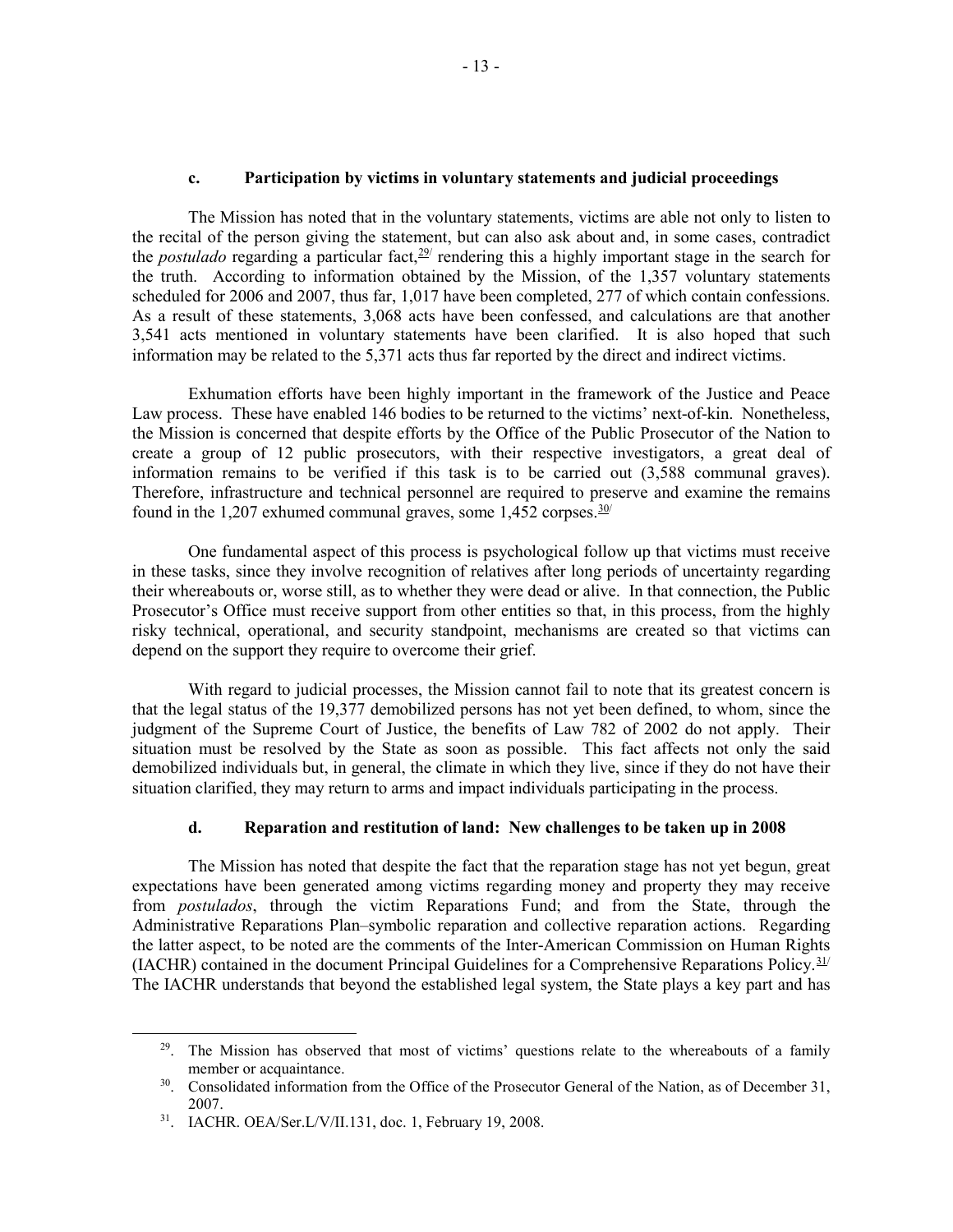primary responsibility to guarantee victims effective access on conditions of equality to reparation measures, in keeping with the standards of international human rights law.

The national government has issued Decree 1290 of April 22, 2008, by which is created the Program for Individual Reparation through Administrative Procedure, an output of a cycle of consultations with society in which the victims expressed views regarding the National Reparations Plan and the Administrative Reparation Program, contributing criticisms, concerns, and suggestions.

The Program for Individual Reparation through Administrative Procedure will make possible streamlined access to a series of reparation measures which include, along with basic monetary compensation, access to education and health programs, welfare plans, and restitution of their property, among others. However, the possibility of relieving suffering through administrative reparation and of reducing vulnerability indices will be effective as long as it is borne in mind that administrative reparation is complementary, i.e., that it is not understood as an impediment to recourse to judicial authorities to obtain truth, justice, and comprehensive reparation.

The status of the reparation process is also of concern, since the property surrendered by the *postulados* remains insufficient and no plans or specific resources are in place to implement administrative reparations, symbolic or collective. For that reason, the challenge for the first quarter of 2008 will be to establish clearly the scope of such plans and actual prospects for reparation of the victims so that false expectations are not generated. In that regard, it should be noted that thus far, the Victim Reparations Fund has identified, listed, entered the individual details of, and received property from twelve (12) *postulados*, of an estimated value of \$8,160,800,0000 million pesos. In addition, twenty-three (23) reports have been published on the web pages of the territorial units and 2,632 summonses to appear have been published in newspapers and via radio broadcasts.

The Mission is concerned that, thus far, the Regional Commissions for Restitution of Property have not yet been implemented. These commissions have responsibility for promoting procedures for property and ownership claims, these being among the main problems faced by victims.

### **e. Communities in search of reconciliation**

The Mission considers it important to note some experiences that thus far have taken place to promote reconciliation among Colombians and to consolidate the process of transitioning to peace. However, it recognizes that such experiences cannot be imposed by the State and replicated throughout the country based on the same scheme or model. Each such experience arises in a very particular context, involving different factors and genuine interest on the part of those involved in its success.

Among those it has observed, the Mission has encountered valuable examples where rapprochement was established between victims and victimizers. One example is the tribute of September 27, 2007 by demobilized individuals of Bloque Cacique Nutibara of the AUC, gathered at Corporación Campo Santo, paid to victims of Villatina in Commune  $8.32$  $8.32$ <sup>2</sup> In that connection, to be noted is the rapprochement between victims and victimizers of Bloque Norte of the AUC, through the We Are All Women initiative, promoted by the Cesar Services Center, the Cesar/IMP Women's

<span id="page-14-0"></span><sup>&</sup>lt;sup>32</sup>. In the ceremony, the demobilized individuals publicly asked for forgiveness for their acts during the war, unveiled a sculpture, and opened a playground that they themselves had built.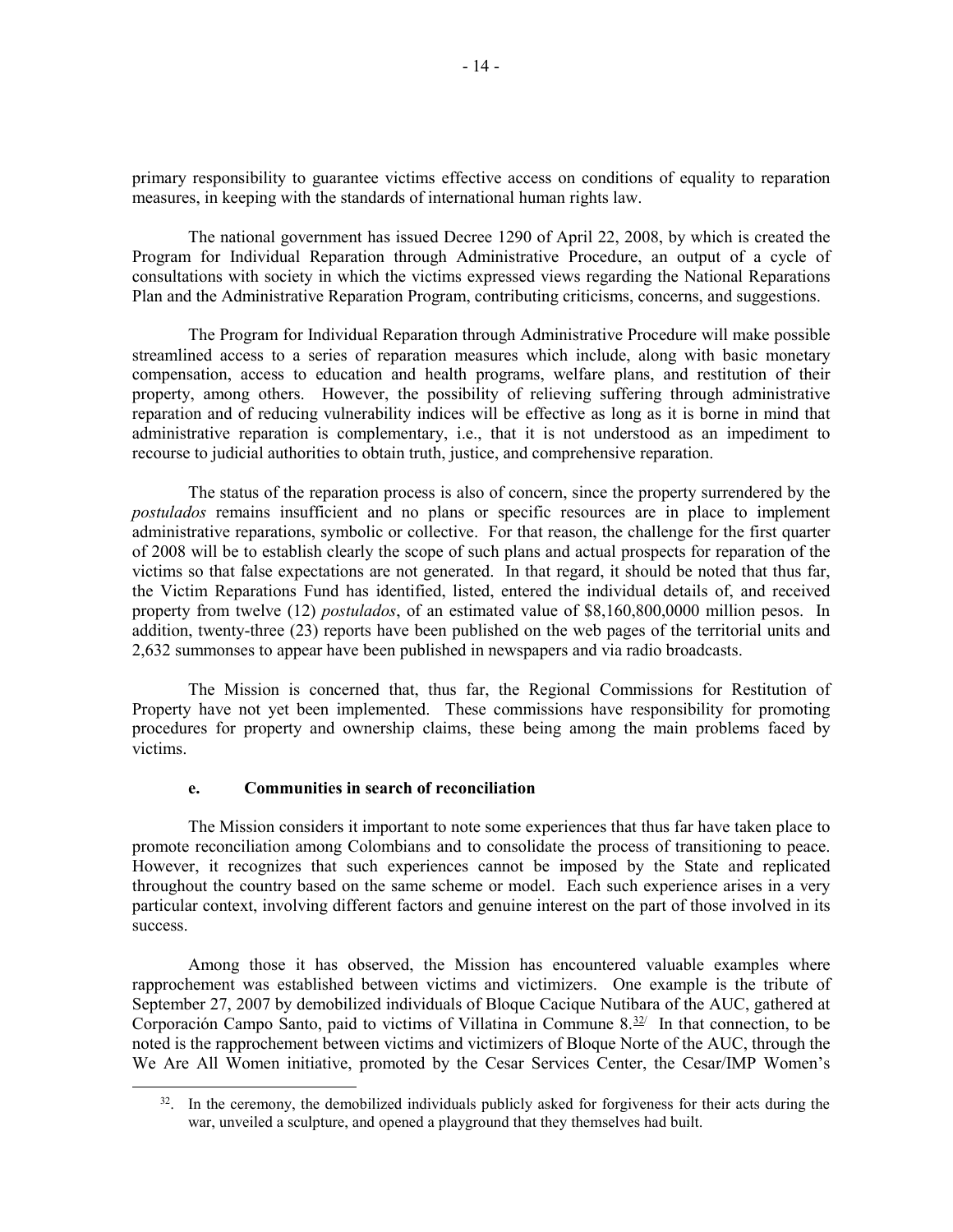Network, and MAPP/OEA. As a result of this experience, demobilized women asked forgiveness of the victims and they, in turn, forgave the former members of the AUCs for aspects that had impacted them.

The Mission has also noted how whole communities victimized by violence and still pressured by armed groups have made efforts to exercise their rights and promote a reconciliation process. This has occurred in San Carlos (Antioquia) and Las Mercedes (Norte de Santander). In the former municipality, a non-violence and reintegration commission was formed, promoted by the Center for Rapprochement for Reconciliation and Reparation (CARE), with delegates from the town government, the *Personería* [Ombudsman's Office], the parish, educators, victims, and demobilized individuals, which promoted a joint search for missing persons–both victims and demobilized individuals–constituting an effort to reach the truth. In Las Mercedes, the Mission has worked with the community to strengthen its community organization, the societal leadership of its inhabitants, and to promote institutional linkage between the community and local, regional, and national authorities and other institutions.

# **2. From individual reintegration to community reintegration: The need to work with receiving populations**

The Mission has verified progress made with reintegration focused on individuals in the form of psychosocial care, health care, and education. Additionally, the first steps have begun to be taken to include receiving communities in this process.  $33/$  In that context, to be noted is the preparation in a participatory manner of regional plans for the implementation and institutionalization of the Reintegration Policy in ten departments. $34/$  In this activity, participants included municipal and departmental administrations, national governmental entities, supervisory agencies, companies, academia, the media, NGOs, international organizations, law enforcement agencies, and representatives of participants, victims, and other civil society organizations. It is also important to note the inclusion in the development plans of 14 departments and 31 municipalities of reintegration policy tailored to local dynamics.

The Mission views with concern that, a year since the establishment of the Department for Reintegration (ACR), the national policy in this area has not been published. Changes in the way in which strategies are implemented, especially in the terms and conditions for payment of support for reintegration and the requirements for productive projects, have generated dissent among former combatants.

<span id="page-15-0"></span><sup>&</sup>lt;sup>33</sup>. Progress made with matters of community reintegration has basically been linked to joint activities between demobilized individuals and community members, supported by local entities, which have included the cleaning of beaches, refurbishment of educational institutions and buildings, and end of year activities. These actions are being carried out especially in Nariño, Sucre, and Bolívar departments. It is also important to note the "citizen promoters" mechanism in Urabá, through which a group of some 30 demobilized individuals work on communal or citizen initiatives. This program hopes to raise community awareness regarding demobilized individuals.

<span id="page-15-1"></span><sup>34.</sup> Magdalena, Antioquia, Sucre, Córdoba, Bolívar, Valle, Chocó, Meta, Santander, and Norte de Santander.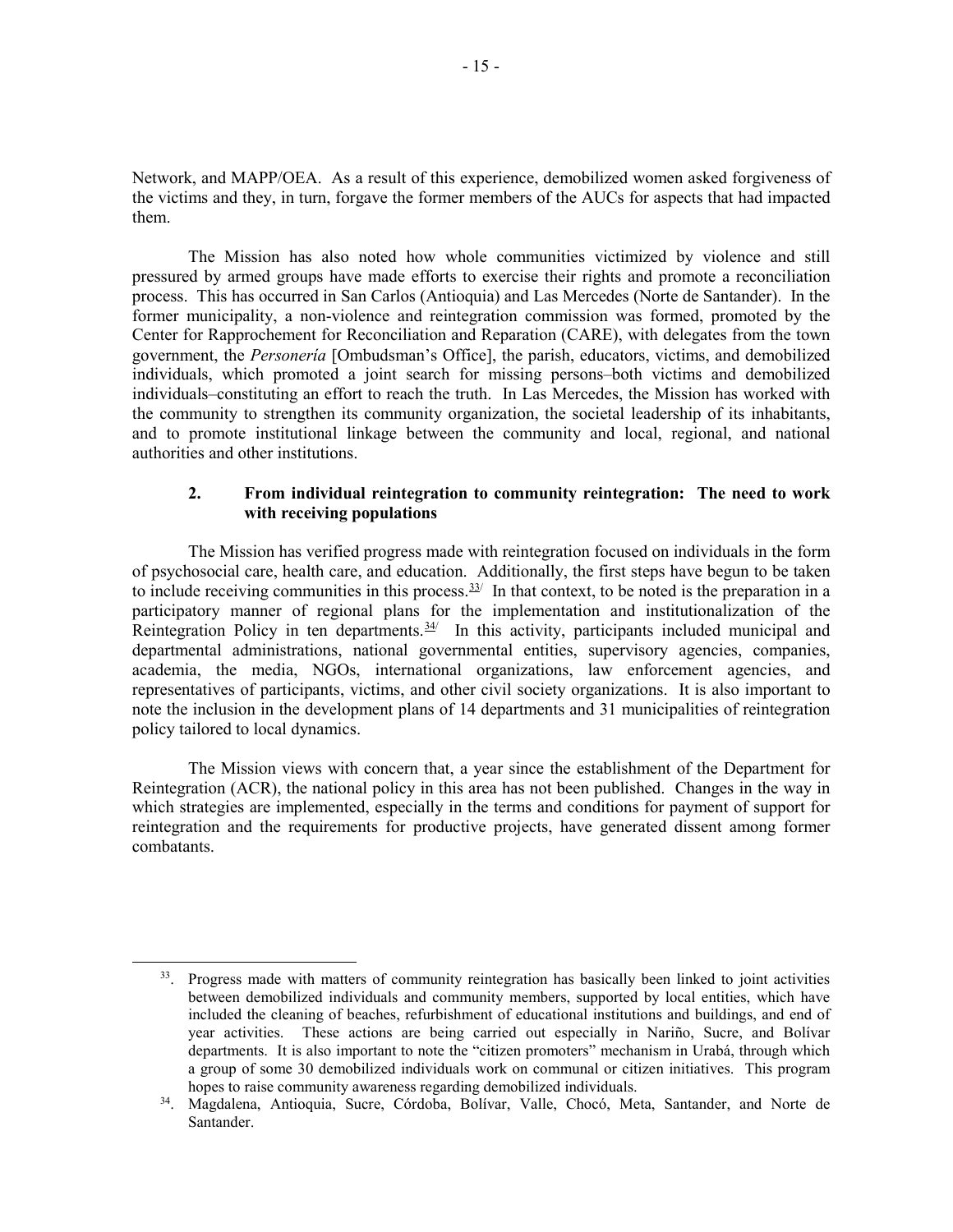#### **a. Social reintegration**

Reintegration focused on the individual as proposed by the ACR includes psychosocial follow-up, which consists of making tools available to demobilized individuals for the exercise of their autonomy and for integration into the societal, family, and workplace environment so that they complete the reintegration process satisfactorily. The Mission notes that most progress has been made with this benefit and that it is that most accessed. Visits made by tutors are relatively closely spaced, thus facilitating ongoing contact with the program. It has also enabled them frequently to effect significant change in the relationships of demobilized individuals with their families and the community into which they have reintegrated themselves.

The Mission views with concern the delay in developing differentiated profiles, which are a tool designed by the ACR to develop reintegration paths.<sup>35</sup> In some areas, demobilized individuals have reported that they have not participated in this process which, according to ACR targets, should have been completed by late 2007.

The ACR has been carrying out the health benefit work in coordination with the Ministry of Social Protection and health promotion entities. Among program services, this is one of those with widest coverage. The Mission notes that difficulties remain for the rural population with little access to health centers–which are generally found in urban areas. Another concern, not only for demobilized individuals but also for communities, is the supply of medicine, which is not included in the Mandatory Health Plan (POS) and which individuals must pay for themselves.

MAPP/OEA has confirmed that educational indices have improved markedly, with certain issues remaining to be addressed. In Antioquia, demobilized individuals have expressed disagreement with the requirement to form groups to access educational opportunities. In Cundinamarca, they are demanding additional training to get jobs; in Tolima, participants have complained of the lack of places at some times of the year and of poor educational coverage, especially in Ibagué municipality. Additionally, some demobilized individuals have indicated deficiencies in the area of transportation subsidies for their travel, especially in Bello (Antioquia). In some communes of Medellín, former combatants have indicated their fear when traveling to educational centers.

The Mission notes that education and training require better linkage with and assistance for centers with responsibility for these tasks, and the needs and expectations of individuals and communities must be better served. Current educational opportunities do not satisfy the interests of participants or provide the training they require to participate in a productive project.

#### **b. Economic reintegration**

The Department of Reintegration has promoted individual economic reintegration based on different thematic areas: access to job training, and follow-up to ensure employability and in developing business plans that contain the productive projects. In this scheme, from January to March 2008, resources were disbursed for the implementation of 49 plans, which created 118 jobs. Also to be noted is the participation by some business sectors in promoting economic reintegration,

<span id="page-16-0"></span><sup>&</sup>lt;sup>35</sup>. Reintegration paths determine the starting point and work plan to be carried out with each demobilized individual by developing individual profiles.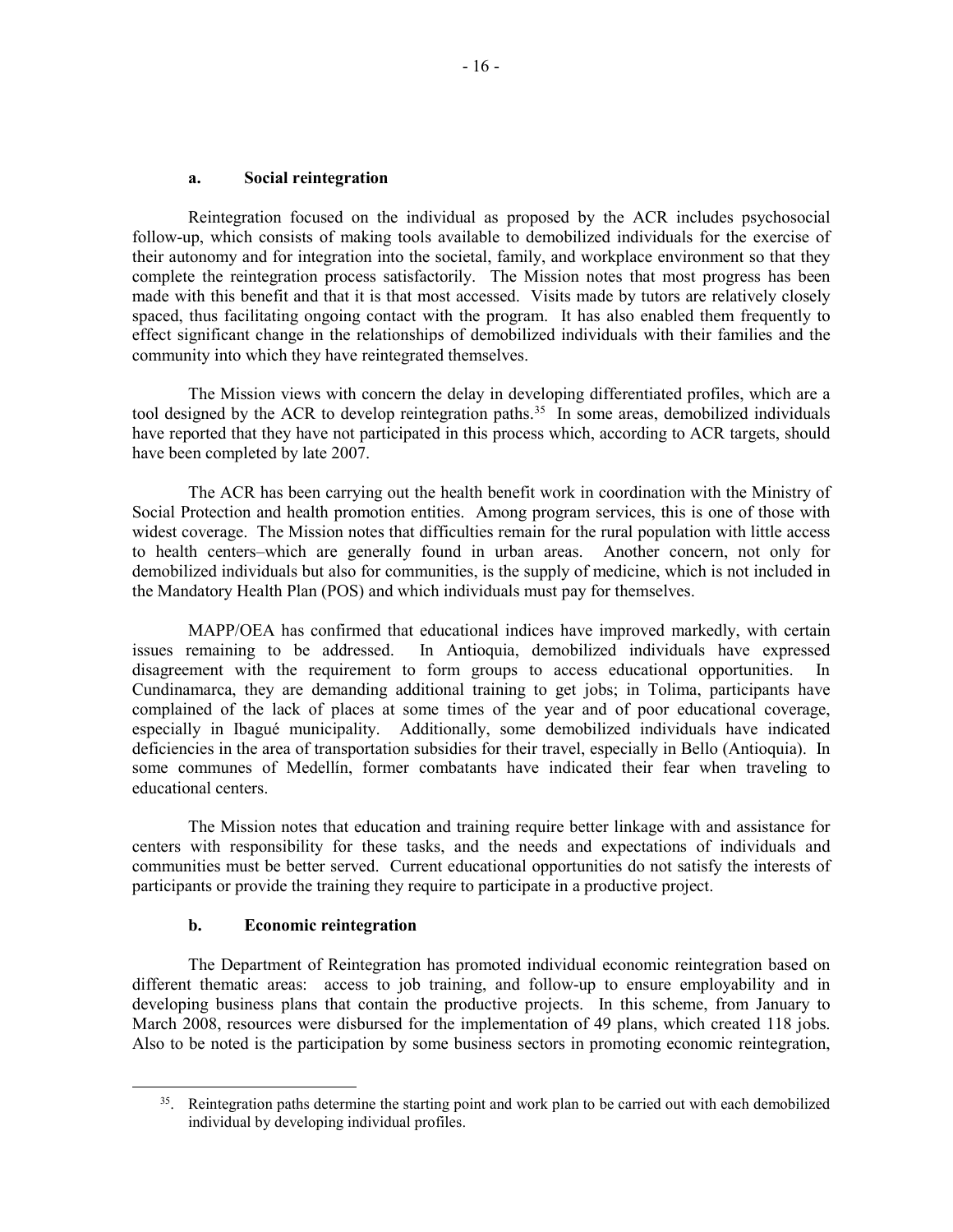such as the Argos Foundation, Globalcontex, Bolívar Construction Company, and the Carvajal Foundation.

Thus far, this remains the area of greatest difficulty. Although some progress has been made in some regions of the country, MAPP/OEA notes that demobilized individuals constantly demand the few existing job opportunities. It considers that this is a very delicate area, and many of those in work have jobs as a result of options they have created for themselves, in general involving the informal sector.

In some areas, MAPP/OEA has learned that demobilized individuals feel frustrated because financing has not been disbursed to productive projects submitted, which, in turn, is reflected in low levels of technical training attendance. Similarly, although the figures show improvements in training, comprehensive business plans reflecting the regions' economic conditions have yet to be developed. Demobilized individuals are demanding better follow up and advice in identifying job opportunities and promoting more actively their linkage with the private sector and the development of business plans–individually or collectively.

In the reintegration support area, delays in payments persist. This has led to disputes among demobilized individuals, since some have had to give up their jobs in order to participate as required in activities scheduled by the Department for Reintegration. In some parts of the country, the Public Defender's Office, with its program for follow-up of the demobilized population, was able to determine that the ACR did not make these payments punctually.

#### **Conclusions**

The Secretary General notes the importance of the process of disarming and demobilizing the Self-Defense Units of Colombia (AUC) and reiterates his commitment to support the efforts of Colombian institutions to that end.

Each and every Quarterly Report has clearly indicated such determination and commitment. Despite the difficulties, many inherent in this type of process, Colombian efforts to enforce the Justice and Peace Law are yielding positive results.

Earlier reports have also referred to difficulties and challenges which, if not overcome, would jeopardize these achievements. Therefore, the process is at a particularly complex stage, in which governmental and State decisions may help determine the general course of events.

The main concerns at this stage of the process are, *inter alia*: lack of determination of the legal status of the demobilized individuals; the persistence of criminal groups linked to drug trafficking and groups emerging after the demobilization of the AUC, especially because of the impact they have on communities; the delay in developing a victim protection program; and the need to move from individual support to support that integrates communities in the reintegration program for demobilized individuals.

For MAPP/OEA, effective coordination of institutions related to application of the Justice and Peace Law and greater participation by regional governments–departmental and local–especially with regard to victims and the reintegration of demobilized individuals–would significantly assist at this post-mobilization stage.